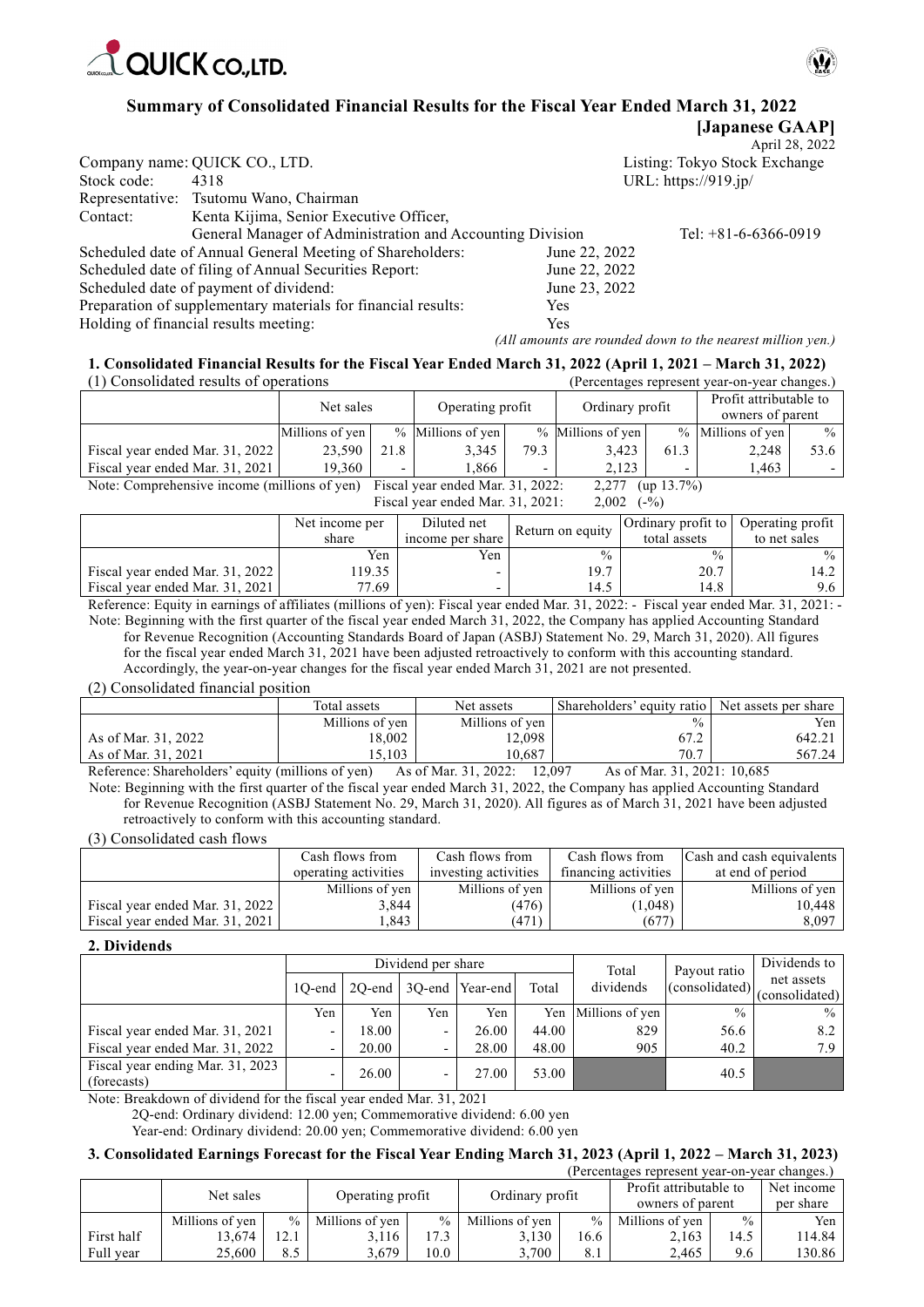## **\* Notes**

(1) Changes in significant subsidiaries during the period (changes in specified subsidiaries resulting in changes in scope of consolidation): None

Newly added: - Excluded: -

(2) Changes in accounting policies and accounting-based estimates, and restatements

- 1) Changes in accounting policies due to revisions in accounting standards, others: Yes
- 2) Changes in accounting policies other than 1) above: None
- 3) Changes in accounting-based estimates: None
- 4) Restatements: None
- (3) Number of shares outstanding (common shares)

| 1) Number of shares outstanding at the end of the period (including treasury shares) |                   |                                  |                   |
|--------------------------------------------------------------------------------------|-------------------|----------------------------------|-------------------|
| As of Mar. 31, 2022:                                                                 | 19,098,576 shares | As of Mar. 31, 2021:             | 19,098,576 shares |
| 2) Number of treasury shares at the end of the period                                |                   |                                  |                   |
| As of Mar. 31, 2022:                                                                 | $261,301$ shares  | As of Mar. 31, 2021:             | $261,173$ shares  |
| 3) Average number of shares outstanding during the period                            |                   |                                  |                   |
| Fiscal year ended Mar. 31, 2022:                                                     | 18,837,310 shares | Fiscal year ended Mar. 31, 2021: | 18,837,403 shares |

**Reference: Summary of Non-consolidated Financial Results Non-consolidated Financial Results for the Fiscal Year Ended March 31, 2022 (April 1, 2021 – March 31, 2022)** 

| (1) Non-consolidated results of operations |                      |        |                              |      |                   |      | (Percentages represent year-on-year changes.) |      |
|--------------------------------------------|----------------------|--------|------------------------------|------|-------------------|------|-----------------------------------------------|------|
|                                            | Net sales            |        | Operating profit             |      | Ordinary profit   |      | Profit                                        |      |
|                                            | Millions of yen      |        | % Millions of yen            |      | % Millions of yen |      | % Millions of yen                             | $\%$ |
| Fiscal year ended Mar. 31, 2022            | 15,422               | 25.8   | 2,376                        | 75.8 | 2,807             | 56.5 | 1,949                                         | 51.6 |
| Fiscal year ended Mar. 31, 2021            | 12,256               |        | 1.351                        |      | 1,794             |      | 1,286                                         |      |
|                                            | Net income per share |        | Diluted net income per share |      |                   |      |                                               |      |
|                                            |                      | Yen    |                              |      | Yen               |      |                                               |      |
| Fiscal year ended Mar. 31, 2022            |                      | 103.40 |                              |      | -                 |      |                                               |      |

Fiscal year ended Mar.  $31, 2021$  68.20 Note: Beginning with the first quarter of the fiscal year ended March 31, 2022, the Company has applied Accounting Standard for Revenue Recognition (Accounting Standards Board of Japan (ASBJ) Statement No. 29, March 31, 2020). All figures for the fiscal year ended March 31, 2021 have been adjusted retroactively to conform with this accounting standard. Accordingly, the year-on-year changes for the fiscal year ended March 31, 2021 are not presented.

(2) Non-consolidated financial position

|                         | Total assets    | Net assets                                                       | Shareholders' equity ratio Net assets per share |        |
|-------------------------|-----------------|------------------------------------------------------------------|-------------------------------------------------|--------|
|                         | Millions of yen | Millions of yen                                                  | $\frac{0}{0}$                                   | Yen    |
| As of Mar. 31, 2022     | 14.450          | 10,526                                                           | 72.8                                            | 558.21 |
| As of Mar. 31, 2021     | 12.233          | 9.452                                                            | 77.3                                            | 501.24 |
| n C C I II 1 2 4 41 2 V |                 | $\lambda$ $\sim$ $\lambda$ $\lambda$ $\sim$ $\sim$ $\sim$ $\sim$ | $10.526 \rightarrow 0.15$ $21.2021$             | 0.452  |

Reference: Shareholders' equity (millions of yen): As of Mar. 31, 2022: 10,526 As of Mar. 31, 2021: 9,452 Note: Beginning with the first quarter of the fiscal year ended March 31, 2022, the Company has applied Accounting Standard for Revenue Recognition (ASBJ Statement No. 29, March 31, 2020). All figures as of March 31, 2021 have been adjusted retroactively to conform with this accounting standard.

\* The current financial report is not subject to audits by certified public accountants or accounting firms.

\* Explanation of appropriate use of earnings forecasts, and other special items

Forecasts and forward-looking statements in these materials are based on assumptions judged to be valid and information available to the Company's management at the time the materials were prepared. These materials are not promises by the Company regarding future performance. Actual results may differ significantly from these forecasts for a number of reasons. For discussion of the assumptions and other factors considered by the Company in preparing the above projections, please refer to page 4 of the attachments "1. Overview of Results of Operations (4) Outlook."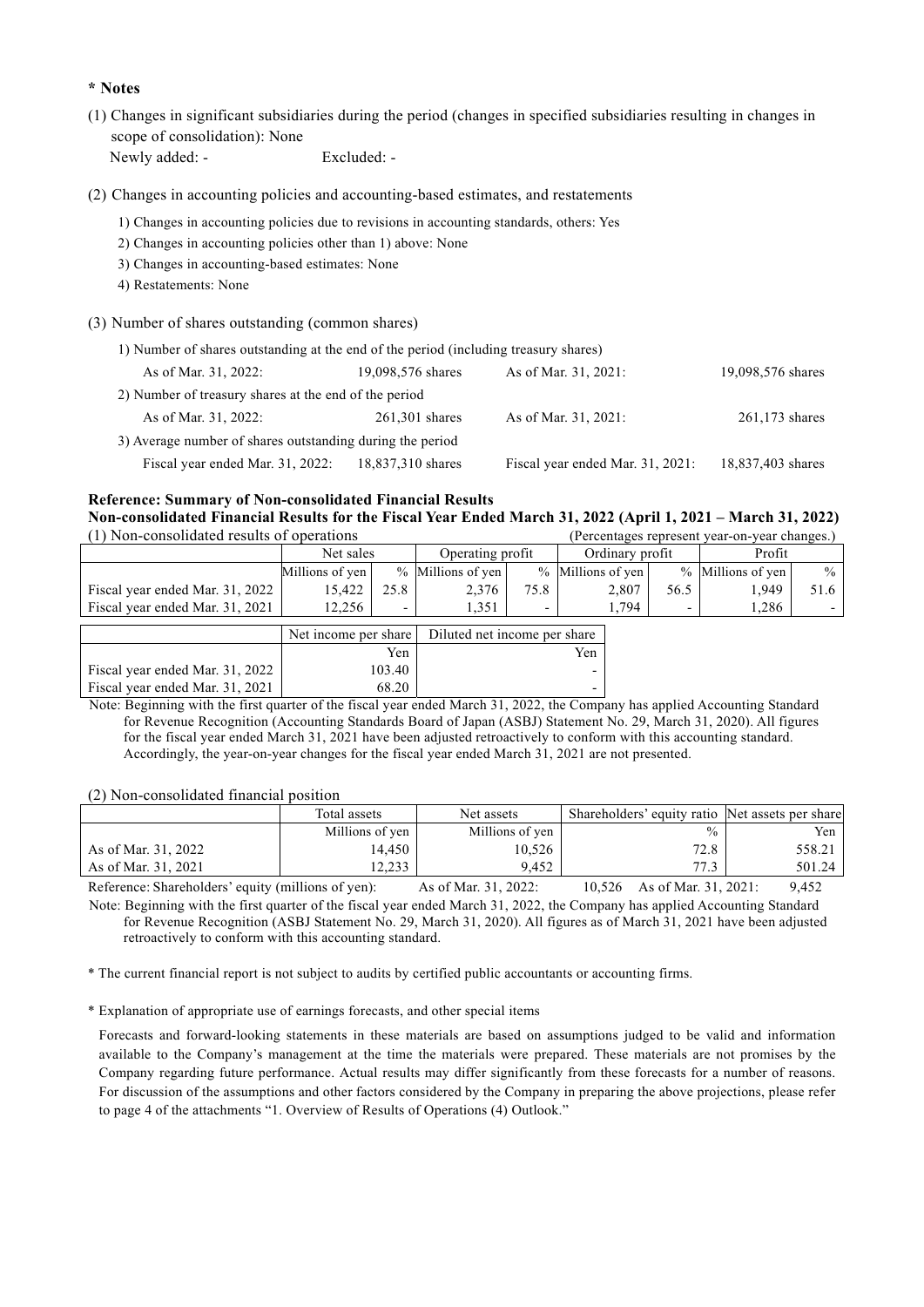## **1. Overview of Results of Operations**

## **(1) Results of Operations**

During the fiscal year ended March 31, 2022 ("the fiscal year under review"), the Japanese economy was heavily impacted by stagnant economic activities, subdued consumer spending, and the like under a series of state or quasi-state of emergency measures to curb the spread of COVID-19 infections. Additionally, the economic outlook remains extremely unpredictable, fueled by surging resource prices, Russia's invasion of Ukraine, and so on.

Meanwhile, in Japan's labor market, the seasonally adjusted job openings-to-applicants ratio was 1.21 and the seasonally adjusted unemployment rate was 2.7% in February 2022, suggesting that a seesawing trend continues.

Under such business environment, the Group worked on differentiating the QUICK Group from competitors and increasing customer satisfaction by helping our client companies to solve their HR related problems by expanding operations in new strategic market sectors and strengthening coordination between the group companies. Furthermore, the Group strengthened the business base by restructuring the sales structure in order to boost the performance.

As a result, we achieved sales and earnings growth, both reaching all-time highs. Net sales increased 21.8% year-on-year to 23,590 million yen, operating profit increased 79.3% year-on-year to 3,345 million yen, ordinary profit increased 61.3% year-on-year to 3,423 million yen, and profit attributable to owners of parent increased 53.6% year-on-year to 2,248 million yen.

Beginning with the fiscal year under review, the Company has applied Accounting Standard for Revenue Recognition (ASBJ Statement No. 29, March 31, 2020) and other pronouncements (hereinafter collectively, the "Accounting Standards"). Therefore, comparisons and analysis were made using the figures that were adjusted reflecting the retrospective application of the Accounting Standards.

Performance of the business segments is described as follows.

## (Human Resources Services Business)

1) Personnel Placement

In the personnel placement category, corporate recruiting needs was robust in our focus fields such as the construction, electrical equipment, machinery and pharmaceutical industries, and recruiting appetite in the automobile industry remained on a recovery track. In addition, nursing jobs in the medial, nursing-care, and other facilities show a vigorous recruiting need. Given this business environment, the personnel placement business for specific fields targeting construction and pharmaceutical related categories, various types of engineers as well as nurses recorded a robust revenue growth. Those were the major results of our efforts including having more meetings with our client companies and registrants who wish to change careers, focusing on selected categories, and implementing promotional activities and other measures responsive to changes in the market.

## 2) Temporary Staffing, Temporary-to-Permanent Staffing, and Business Contracting

In the temporary staffing, temporary-to-permanent staffing and business contracting categories, in addition to lasting strong hiring needs for nurses at medical and welfare category, COVID-19 booster shot drive and spreading omicron variant cases generated the needs for vaccination-related staff as well as call center, and other COVID-19-related staff, contributing to the steady performance of temporary staffing of nurses. Meanwhile, a robust demand for the temporary staffing of childcare workers expanded the performance.

Overall, sales of the Human Resources Service Business increased 22.0% year-on-year to 16,174 million yen and operating profit also increased 36.4% year-on-year to 3,020 million yen.

## (Recruiting Business)

In the Recruiting Business, the mid-career hiring category showed a recovery trend since the lifting of the state of emergency in October 2021 as many companies and organizations launched recruitment activities to prepare for the end of the Japanese fiscal year when student part-time workers and others tend to quit their jobs. These were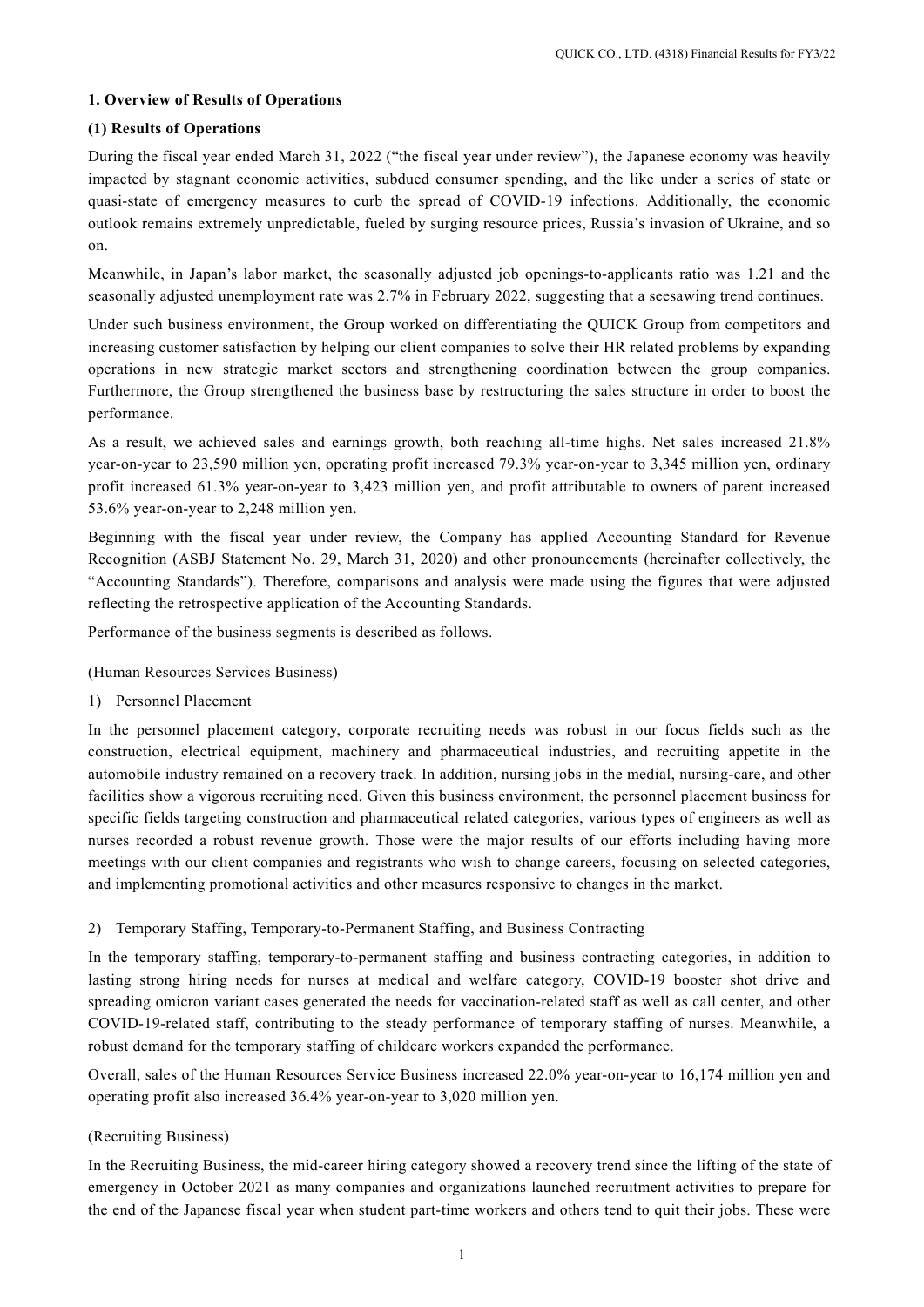despite a temporary decrease in recruiting needs in restaurant, selling and service sectors as a result of quasi-state of emergency measures in January 2022. Against this backdrop, continuous customer development and strengthened sales activities steadily increased the volume of our focus "Indeed" business while the volume of other recruiting advertisements for full-time employees and part-time workers expanded favorably. In the new college graduate category, the volume of recruiting advertisements targeting March 2023 new college graduates remained favorable. This was partly because more companies started recruiting activities in anticipation of the post-COVID-19 economy, thus the recruitment demand for new graduates was rebounding.

In addition, services other than the handling of recruiting advertisement also posted a higher revenue. This was primarily thanks to support services for recruiting activities of client companies mainly by offering a consultation on new graduate and mid-career recruiting strategy, proposing online internship programs, providing training programs for recruiters, and creating recruitment websites.

Overall, sales of the Recruiting Business increased 27.2% year-on-year to 2,788 million yen and operating profit increased 195.5% year-on-year to 557 million yen.

## (Information Publishing Business)

In the Information Publishing Business, lifestyle information magazines suffered from low advertisement placements for sales promotion and events targeting restaurant and housing sectors mainly due to the impact of quasi-emergency measures in Ishikawa and Niigata prefectures in January 2022. However, positive factors such as increasing recruiting needs for the end of the Japanese academic year when student part-time workers tend to quit their jobs pushed up the volume of recruiting advertisements, which contributed to the solid performance of lifestyle information magazines. "Indeed" was also strong.

Meanwhile, posting services including flyers distributed to households with lifestyle information magazines benefitted from the handling of seasonal flyers such as those advertising schools for a new fiscal year. Hence, the services grew steadily. Furthermore, the concierge services we operate under the "cococolor" brand continued to perform well as all the domains of career change, housing and bridal achieved revenue increase.

Overall, sales of the Information Publishing Business increased 14.0% year-on-year to 2,139 million yen and operating profit increased 108.9% year-on-year to 187 million yen.

#### (IT and Internet-Related Business)

The IT & Internet-Related Business category enjoyed a growing interest in better business efficiency, labor saving, IT introduction, and services for improving motivation and retention of employees under the COVID-19 pandemic environment. There were also expanding needs for sales promotion in recruiting and HR development-related companies. As a result, advertising revenues from "Nihon no Jinjibu" (Japan's Human Resources Department)—our portal website for personnel and labor relations hit a record high. Furthermore, the online HR related event, "Nihon no Jinjibu HR Conference" held in May and November 2021 marked an all-time high in the annual number of visitors and revenue, which contributed to higher sales and earnings of "Nihon no Jinjibu" related services.

As for the system development category, a gradual recovery of system investment spurred the competition for acquiring development engineers to meet such demands. With this in mind, we made every effort to proactively solicit new projects mainly from existing customers and secure human resources for development projects by ramping up initiatives to recruit and retain engineers and leveraging our engineers in the learning field. As a result, the operating performance remained strong. Meanwhile, the learning field posted decreased revenue. Specifically, amid growing training needs to develop the inexperienced into engineers to make up for the shortage of engineers in the job market, we started vocational training courses and organized group trainings as a certified training organization under the Support System for Job Seekers by the Ministry of Health, Labour and Health. However, the pandemic forced us to struggle to attract participants and we were exposed to an intensifying competition.

Overall, sales of the IT and Internet-Related Business increased 22.0% year-on-year to 1,548 million yen and operating profit also increased 62.4% year-on-year to 488 million yen.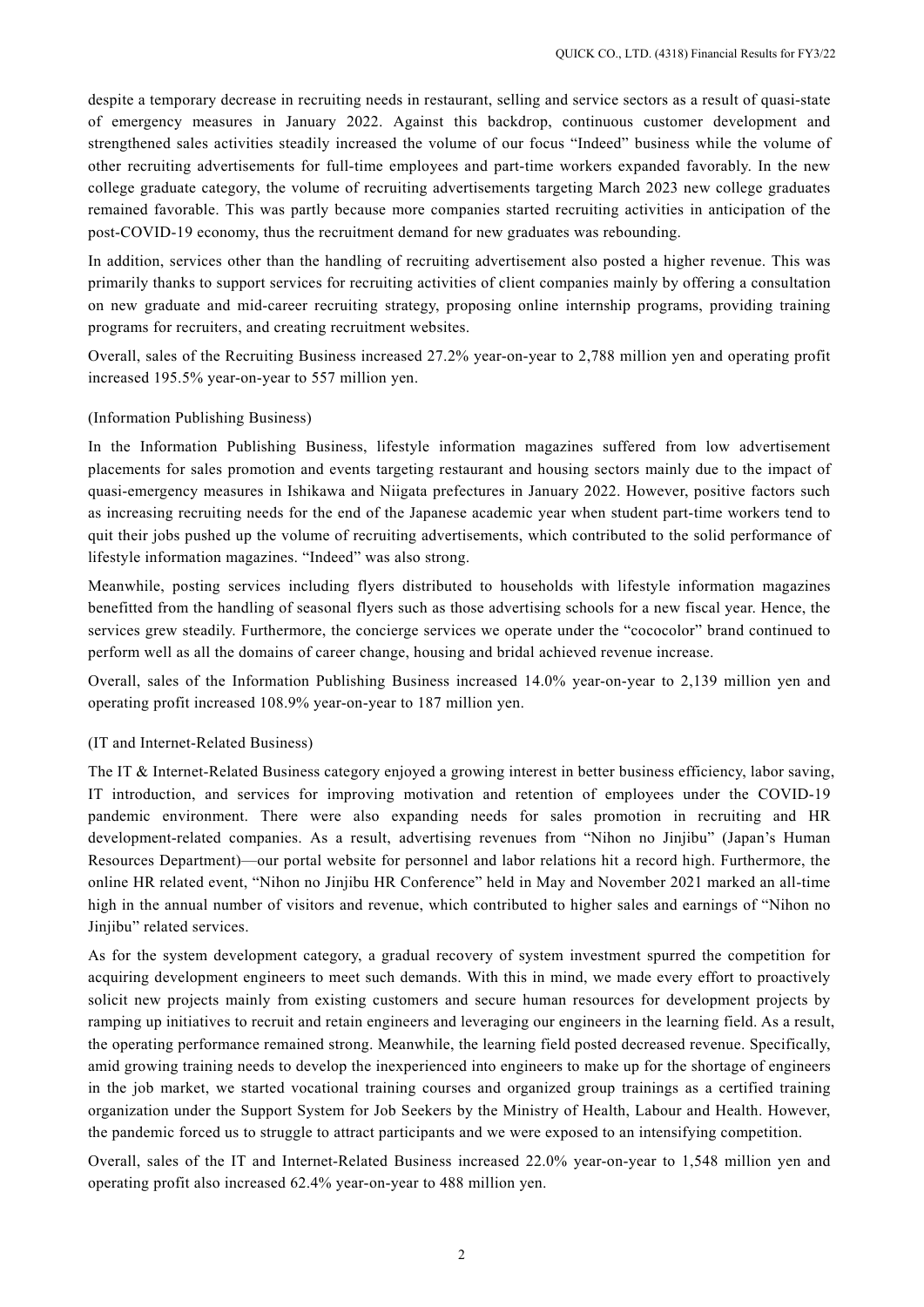#### (Overseas Business)

In North and Central America, reflecting a continued robustness in hiring sentiment following the recovery of the economic environment, the U.S. personnel placement business enjoyed steady sales growth. Additionally, the performance of the temporary staffing business recovered thanks to orders, in part, for the temporary placement of workers to assist overseas voting in the election for the Japanese House of Representatives. However, the Mexico business posted a revenue decrease due to difficulties in attracting registrants who wish to change careers even though, despite lasting supply chain disruptions and semiconductor shortages stemming from the pandemic, corporate recruiting needs mainly for those with immediate fighting strength was on a gradual recovery.

In Asia, the strengthened sales activities for companies and organizations that resumed their hiring activities succeeded and boosted the performance of the personnel placement business in China, even though the Chinese economy decelerated partly due to a localized lockdown under the zero-COVID policy. In addition, personnel and labor consulting business generated revenue growth. This was against the backdrop that our core advisory service remained favorable and that agency services for applying/obtaining an invitation letter for employees newly assigned to China and education/training services remained on track. In Vietnam, pandemic-induced restrictions on activities were gradually eased in the fourth quarter, and the performance significantly improved through our efforts focusing on the personnel placement of Japanese staff for doctors, construction management engineers, sewing skills instructors, and other jobs requiring a high level of expertise, technical skills, and a rich experience. In Thailand, COVID-19 restrictions were lifted step by step and the economy showed signs of recovery. Accordingly, the personnel placement business achieved a year-on-year increase in revenue as a result of the continued efforts to boost promotional activities to approach Chinese and Taiwanese companies as well as those of the U.S. and European countries, and Thai local companies.

In the U.K., the government adopted a policy to live with COVID without compromising the economy although the omicron variant increased the number of infections. Despite such business environment, many companies were willing to recruit better talent in anticipation of the post-COVID-19 economy. Supported by these recruiting demands, the personnel placement services as well as temporary staffing services recorded a substantial increase in revenue.

The Company's Global Business Division also give sales supports to overseas companies and worked on promoting the international career change supports (Cross Border Recruitment® services) to attract more local registrants who want to change careers, and supporting other activities.

Overall, sales of the Overseas Businesses increased 22.8% year-on-year to 939 million yen and operating loss was 6 million yen, compared with a loss of 108 million yen in the same period of the previous fiscal year.

#### **(2) Financial Position**

#### Assets

Total assets at the end of the fiscal year under review increased 19.2%, or 2,898 million yen, year-on-year to 18,002 million yen. This was mainly the result of increases in cash and deposits, and notes and accounts receivable-trade.

#### Liabilities

Total liabilities at the end of the fiscal year under review increased 33.7%, or 1,488 million yen, year-on-year to 5,904 million yen. This was mainly the result of increases in income taxes payable and provision for bonuses despite a decrease in short-term borrowings.

## Net assets

Total net assets at the end of the fiscal year under review increased 13.2%, or 1,410 million yen, year-on-year to 12,098 million yen. This was mainly the result of an increase in retained earnings due to the booking of profit attributable to owners of parent. The shareholders' equity ratio decreased 3.5 percentage points from the end of the previous fiscal year to 67.2%.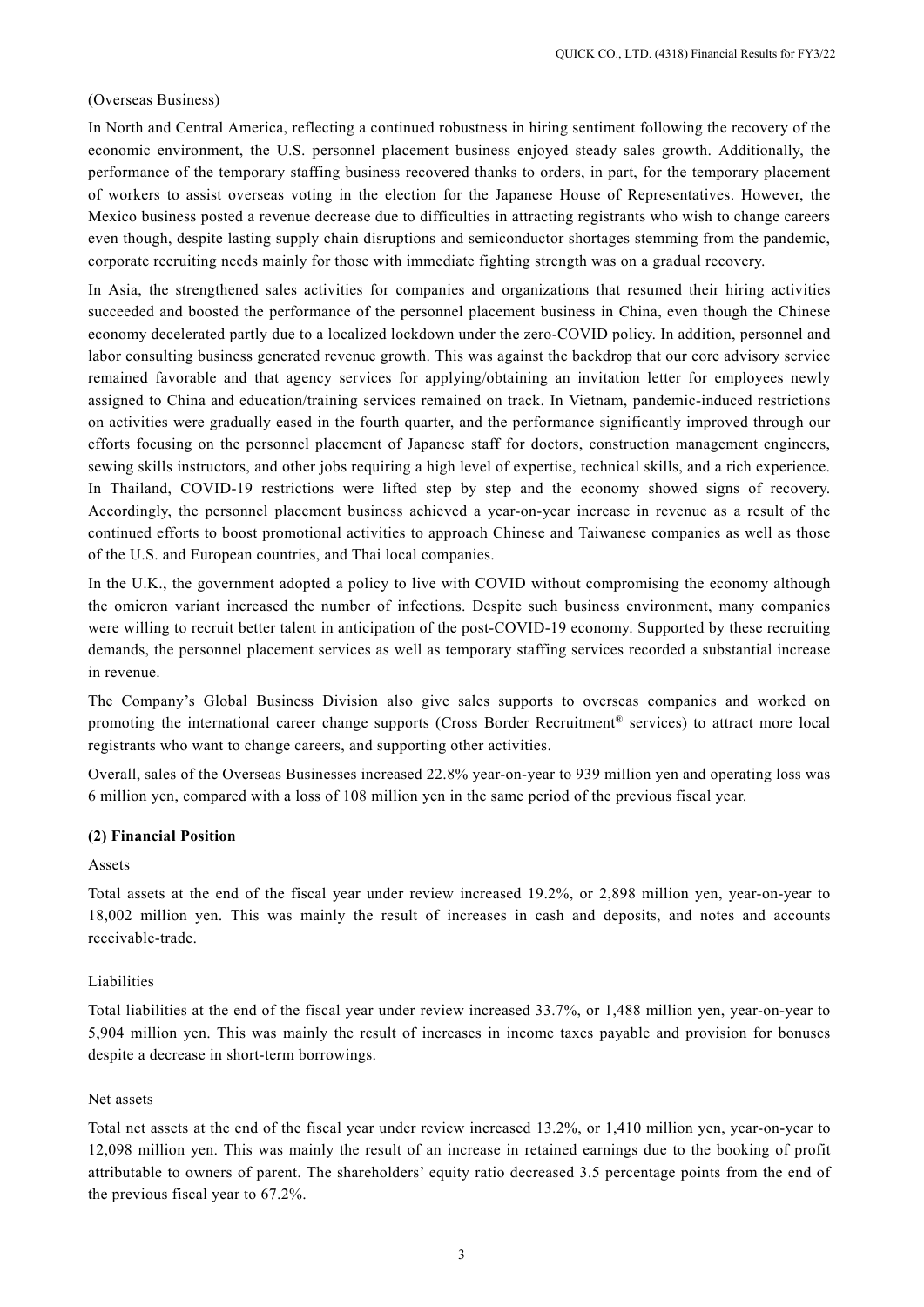### **(3) Cash Flows**

Cash and cash equivalents (hereinafter "net cash") increased 2,351 million yen from the end of the previous fiscal year to 10,448 million yen at the end of the fiscal year under review. Outflows included income taxes paid and dividends paid, while inflows included profit before income taxes.

Cash flows by category are as follows.

Cash flows from operating activities

Net cash provided by operating activities increased 108.6% year-on-year to 3,844 million yen. Negative factors include income taxes paid of 612 million yen. Positive factors include profit before income taxes of 3,322 million yen.

Cash flows from investing activities

Net cash used in investing activities increased 1.1% year-on-year to 476 million yen. Negative factors include purchase of property, plant and equipment and intangible assets of 499 million yen.

Cash flows from financing activities

Net cash used in financing activities increased 54.8% year-on-year to 1,048 million yen. Negative factors include short-term borrowings of 158 million yen and dividends paid of 867 million yen.

## **(4) Outlook**

Going forward, the spread of COVID-19 infection is expected to be gradually settled down thanks to the progress of vaccination efforts and the development and spread of therapeutic drugs. However, the timing remains uncertain. Additionally, as there exist risks that can drive down the economy, such as volatile international situation over Ukraine as well as rising energy and raw material prices, we need to be continuously cautious about the future of the Japanese economy.

As for employment circumstance, we witnessed that some companies reinforced the recruitment of highly specialized human resources as well as those who can be industry-ready to enhance competitiveness in anticipation of the post-COVID-19 economy. Such a trend is expected to continue in a wide range of sectors. Furthermore, in the sectors such as restaurants, selling and service that are vulnerable to the impact of COVID-19-induced restrictions, recruiting needs have been already rebounding with the lifting of pandemic-related restrictions and expectations for the convergence of COVID-19. Additionally, recruiting needs in Japan are expected to further improve because we are still facing an increasingly severe structural labor shortage caused by the country's falling birthrate and aging population.

Given such business environment, we will not only tap new markets and work hard to attract new registrants but enhance the personnel placement and temporary staffing services targeting specific domains in the Human Resources Services Business while bolstering sales activities for services other than recruiting advertisements necessary for a recruiting process in the Recruiting Business. Moreover, in the Information Publishing Business, we will seek a linkage of paper media with web services to stabilize the performance of media services, and reinforce profitable concierge (face-to-face consultation) services. In the IT & Internet-Related Business category, we will further increase users of our core "Nihon no Jinjibu" related services, and, in the system development and learning fields, we will expand domains for the development and enrich training line-up. In the Overseas Business, although each country is responding to the pandemic differently, we will strengthen personnel placement, temporary staffing, and personnel and labor consulting services, and focus on resuming the "Cross Border Recruitment®" services, career change support services for those who seek a job internationally.

As a result, we expect consolidated net sales of 25,600 million yen (up 8.5% year-on-year), operating profit of 3,679 million yen (up 10.0%), ordinary profit of 3,700 million yen (up 8.1%), and profit attributable to owners of parent of 2,465 million yen (up 9.6%) for the fiscal year ending March 31, 2023.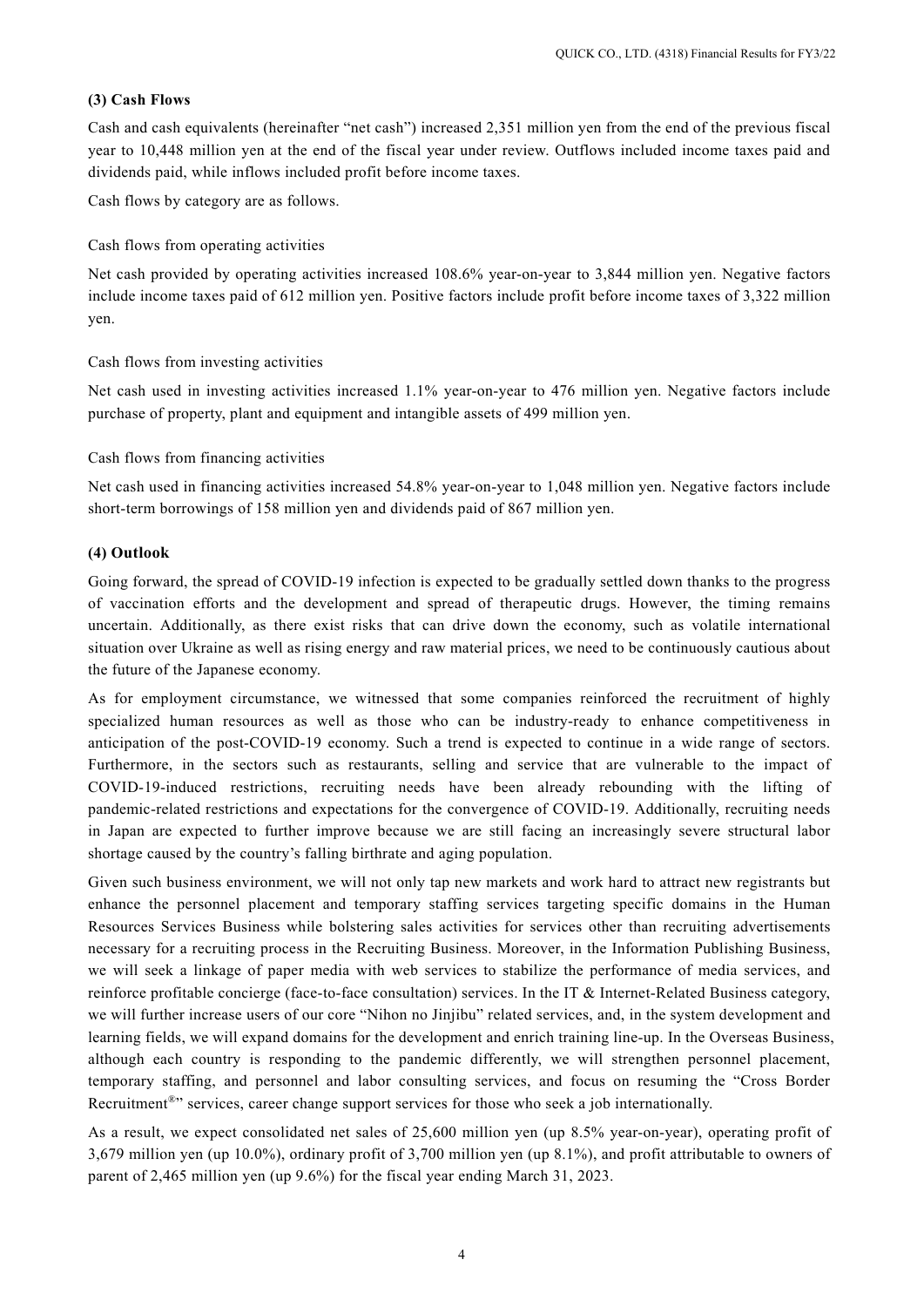## **(5) Basic Policy for Profit Distribution and Dividends in the Current and Next Fiscal Years**

The Company positions the return of profits to shareholders as a priority management issue and endeavors to achieve sustainable growth and increase corporate value.

With regard to the dividends of surplus, we aim to enhance our return of profits and augment shareholders' value with a basic policy that adopts 40% of profit attributable to owners of parent as our target dividend payout ratio, taking into consideration such factors as strengthening our financial base and future business developments.

Along with this dividend policy, as announced in the "Notice of Revisions to the Earnings Forecast and Year-end Dividend Forecast (Dividend Increase)" released on January 31, 2022 (Japanese version only), we plan to pay an annual dividend of 48 yen per share, consisting of a dividend of 20 yen at the end of the second quarter and 28 yen at the fiscal year-end.

For the fiscal year ending March 31, 2023, we forecast an annual dividend of 53 yen per share, consisting of a dividend of 26 yen at the end of the second quarter and 27 yen at the fiscal year-end. At present, we do not expect to award quarterly or other dividends other than at the end of the second quarter and fiscal year-end.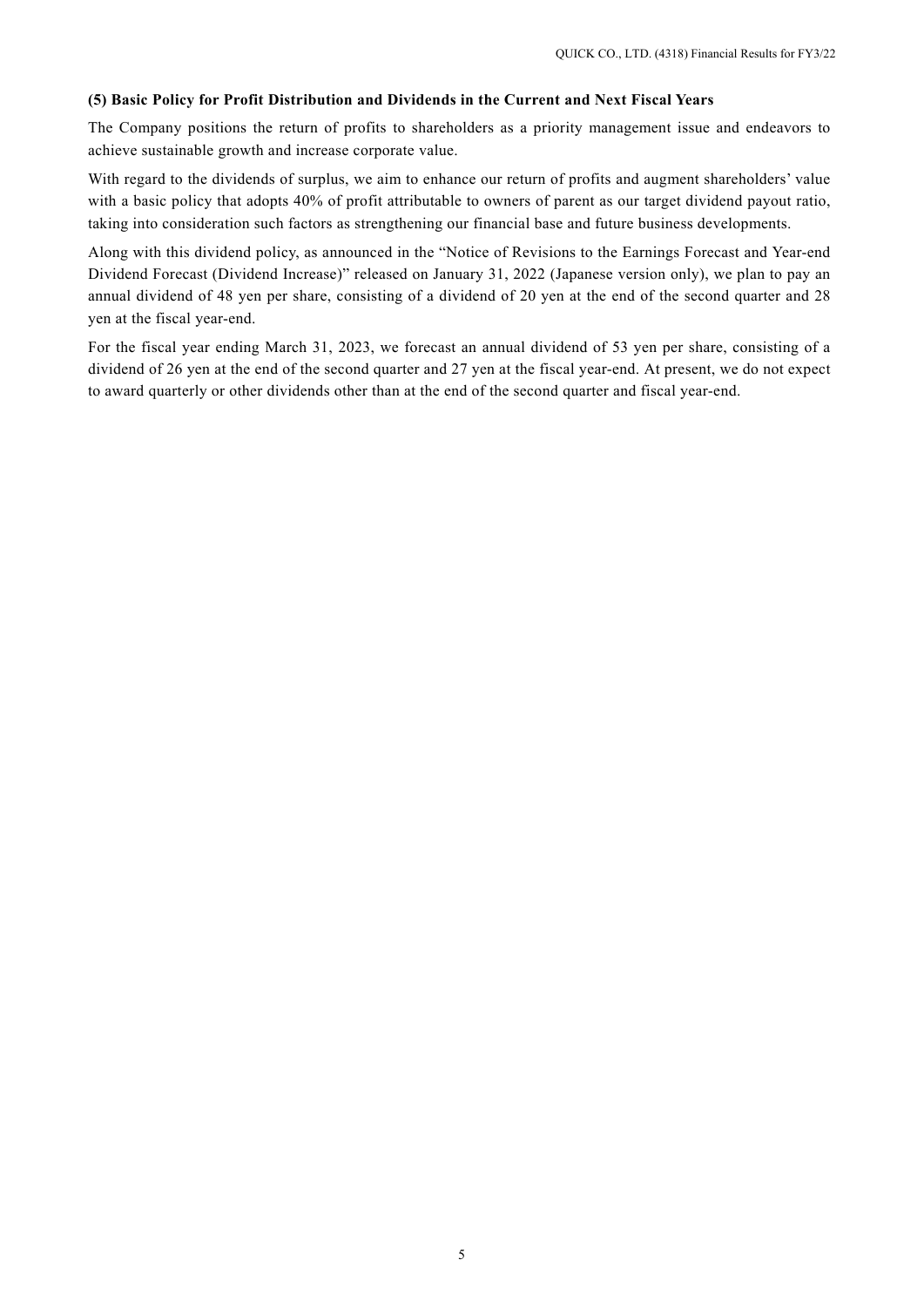## **2. Corporate Group**

The QUICK Group (QUICK CO., LTD. and its affiliated companies) consists of QUICK CO., LTD. (the Company), 14 consolidated subsidiaries, and one non-consolidated subsidiary. Business operations are 1) Human Resources Services Business, 2) Recruiting Business, 3) Information Publishing Business, 4) IT & Internet-Related Business and 5) Overseas Business.

A flowchart of the Group's business operations is as follows.

Human Resources Services Business



Notes: 1. All of the above 14 affiliated companies are consolidated subsidiaries.

2. One non-consolidated subsidiary is not shown because the effect on the consolidated results is negligible.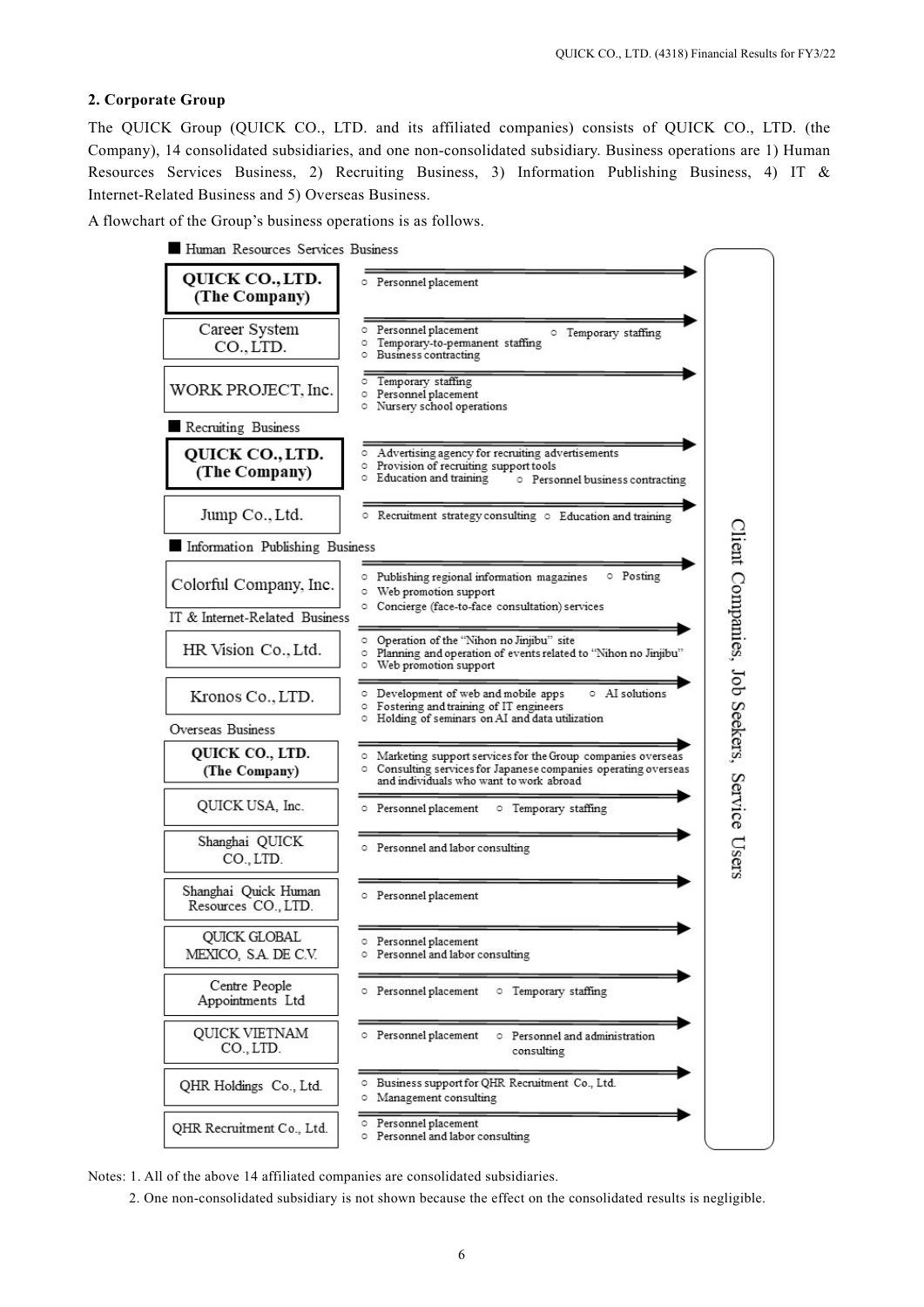### **3. Management Policies**

#### **(1) Basic Management Policy**

Since the time of its establishment, the QUICK Group has provided comprehensive human resources services that link people and companies. Themed on human resources, we develop business that contributes to society. Going forward, we will continue to grow as a company that "contributes to society through the human resources and information businesses."

The QUICK Group's businesses are as described in "2. Corporate Group." In each of these businesses, the Group will strengthen operations in order to respond swiftly to market needs, including those of client companies and job seekers, and also build up our sales structure. Furthermore, the Group will strive to enhance management efficiencies through synergistic effects enabled by information sharing and cooperation within the Group.

### **(2) Performance Targets**

While expanding the scale of its operations, the QUICK Group's policy is to build a profitability-oriented organization that makes effective use of such business assets as its proprietary sales network and expertise in attracting registrants who wish to change careers within the Group. While economic outlook remains uncertain due to the COVID-19 pandemic at home and abroad, Russia's invasion of Ukraine, surging resource prices, and other factors, we continue to work on enlarging its operations and improving profitability. With stable growth and a robust financial foundation, the Group also aims to improve its ordinary profit margin and return on equity (ROE) over the medium to long-term.

#### **(3) Medium- and Long-term Management Strategy**

The QUICK Group, in order to expand its areas of business as a comprehensive human resources services and information services company, intends to further ramp up our mainstay Human Resources Services Business, along with aiming to achieve the medium- to long-term growth of each of the other Businesses.

In each business, we will engage in cultivation of new service domains and development of new products, services and business models. We will strive to build a sales structure to swiftly meet changing market needs and pursue synergies by strengthening cooperation between businesses.

Furthermore, we aim at realizing the concept of the "Sekai no Jinjibu® (Human Resources Department for the world)," through which we develop global human resources services, by strengthening cooperation between our overseas companies and businesses in Japan as well as cultivating the market for international career change supports (Cross Border Recruitment® services), in order to drive our Overseas Business forward.

#### **(4) Issues to Address**

Based on its management philosophy of "making everyone involved happy" and its business philosophy of "contributing to society through human resources and information businesses," the QUICK Group aims to revamp existing businesses and propose new services. At the same time, we will continue to invest in core strategic fields and grow in these fields with the goal of becoming the leader in these targeted markets. In the global human resources business, there are a growing number of Japanese companies that must deal with recruiting and personnel and labor issues at their overseas operations. In Japan, companies are facing an increasingly severe Japan's structural labor shortage caused by the country's falling birthrate and aging population. We take proactive stance in order to accomplish our goal of becoming a "Sekai no Jinjibu®" that can help solve the recruiting and other HR issues of companies in Japan and other countries.

Furthermore, we will focus more on hiring and training of people and M&As to promote these goals, thereby enabling the QUICK Group to grow even faster.

The issues in individual business segments are outlined below.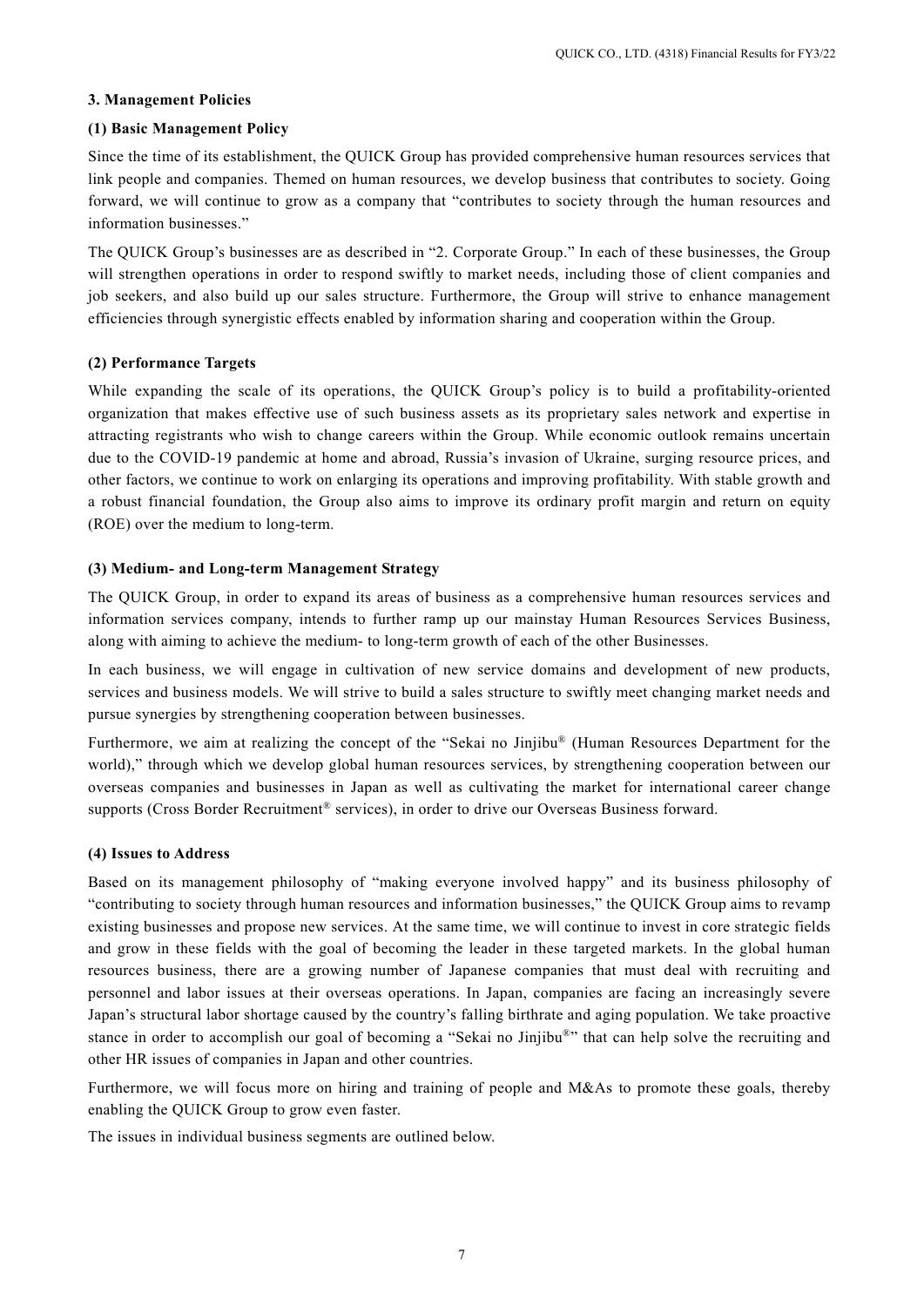#### (Human Resources Services Business)

### 1) Personnel placement

In the personnel placement category, human resources companies are competing more intensely in order primarily to attract registrants who wish to change careers for specialized jobs in the construction and civil engineering, electrical equipment and machinery, pharmaceutical, and other business sectors and also for nursing jobs in the medical, nursing-care and other facilities. Accordingly, to succeed, we are enhancing the functions of our websites with more contents available online to make them more useful and satisfactory, and making promotional activities more effective. By using a variety of actions, we will increase the brand power of all our websites and attract more registrants who wish to change careers. In other moves to become more competitive as an organization, this business will expand the service area in the existing domains, cultivate new domains, enhance competitive advantage through better relationships with client companies while eliciting the strengths of young employees early on by recruiting and intensively training them.

#### 2) Temporary Staffing, Temporary-to-Permanent Staffing, and Business Contracting

In the temporary staffing, temporary-to-permanent staffing, business contracting categories, we are lagging behind in attracting new registrants who wish to work as temporary staff and securing sufficient meetings with them although there remains strong demand for human resources, such as nurses and childcare workers, from our priority medical and welfare sectors. In order to attract more people to register for temporary staffing placements and have more meetings, we will strive to strengthen promotional activities on and add more contents to our Group's websites consisting of "Medicare Career" targeting the medical and welfare sectors and "Hoitomo" targeting childcare workers, while working on expanding the market penetration of temporary staffing services in coordination with the personnel placement business for nurses. Furthermore, as sellers' market continues with human resources needs hovering at high level, we will strengthen HR development to deliver more quality consulting services so that people who want temporary job assignments, client facilities and others place trust in us and keep using our temporary staffing services.

#### (Recruiting Business)

In the Recruiting Business, the competitive environment for the handling of recruiting advertisements is being further intensified due to diversified hiring methods, including emerging aggregation-type (search engine type collecting specific information from multiple websites) or contingent fee-based recruiting ad services and personnel placements, in addition to a more intensified competition for media that the Company handles. Under these circumstances, we will utilize the database accumulated in the Company to propose recruiting process most suitable for successful recruiting activities of our client companies. At the same time, we will comprehensively help solve their recruiting challenges by proposing recruitment ads necessary for the recruiting process and ramping up services targeting other than recruitment ads; such other services include building a recruitment strategy and proposing corporate branding along with producing appropriate tools and fostering staff in charge of recruiting activities. Meanwhile, we will work to expand our overall business by recruiting appropriate human resources and stepping up their training to promote the above mentioned initiatives.

#### (Information Publishing Business)

The Information Publishing Business is forecasting a downward trend in placing advertisements in information magazines as, against a backdrop of the recent increase in website advertisement, advertising techniques have been shifting from paper media to web media in both the sales promotion and recruitment domains. To address such circumstances, we will endeavor to differentiate ourselves from competitors by linking paper and web media for service proposals or sales expansion in order to help customers promote sales and solve their recruiting challenges, as well as develop new web services to underpin the performance of media services. At the same time, we will improve our sales mix that is highly dependent on media services including lifestyle information magazines. To this end, the performance of posting services and concierge (face-to-face consultation) services need to be enhanced by cultivating more new customers and reinforcing sales structure and promotional activities, respectively.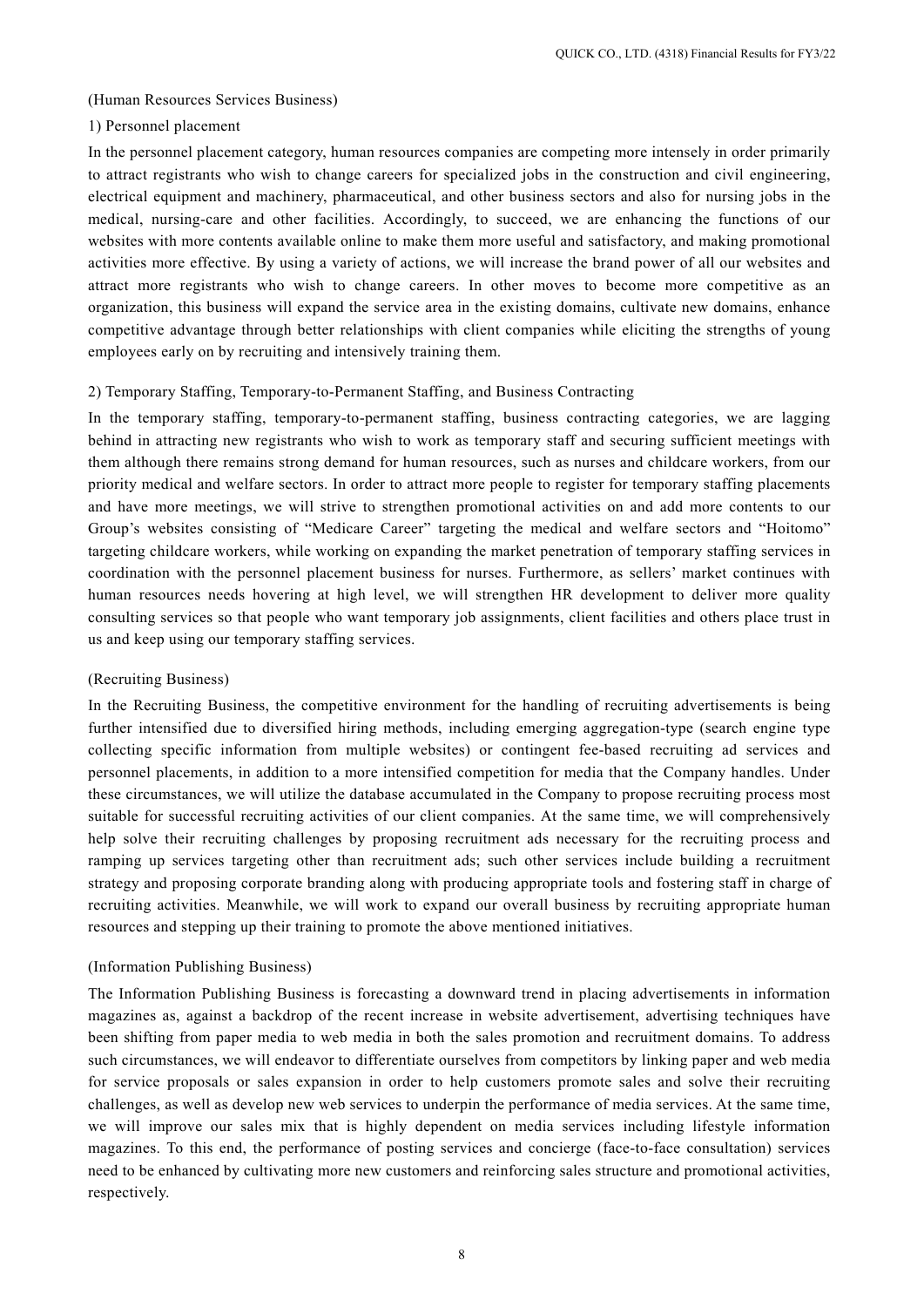## (IT & Internet-Related Business)

In the IT & Internet-Related Business category, the spread of teleworking, the use of HR tech, the promotion of active social participation of women and the elderly, and other factors have diversified and complicated personnel and labor issues. Accordingly, we believe that "Nihon no Jinjibu," a total information site pertaining to personnel and labor, will take on greater importance. In response to such moves, we will post numerous information with higher quality to solve personnel and labor issues and promote matching services so that "Nihon no Jinjibu" can develop into a more valuable and satisfactory site with more users and brand recognition.

In the system development and learning fields, amid growing demand for hiring IT professionals and increased their market value due to DX promotion by corporations, our challenges are to attract and retain more engineers engaged in system development as well as training instructors with hands-on experience, and differentiate ourselves from competitors for further expanding business performance. To this end, we will not only reinforce hiring of engineers including engineer candidates who are supposed to receive necessary education and training after joining a company and leverage business partners but expand DX-related areas of specialty in the system development business, aiming to encourage our engineers' growth, help them achieve job satisfaction, and eventually retain them. In the learning field, we will develop DX-related training, for which training needs are expected to grow, to bolster the business performance during periods other than spring peak training season.

#### (Overseas Business)

In the Overseas Business, each country, other than China under the zero-COVID policy, is deescalating pandemic-related restrictions and bringing economic activities back to normal. However, there still remains concerns over the possibility of the repeated resurgence of infection associated with international travel restrictions, which limits recruiting needs of local Japanese companies to hiring experienced staff locally. Given such circumstance, we are focusing on acquiring more local registrants who wish to change careers through more informative websites with improved usability, SNS, seminars, personnel and labor related information, web promotions, and so on. Meanwhile, anticipating the total lifting of international travel restrictions following the convergence of the pandemic as well as a recovery phase of recruiting needs for foreign talent in each country, we will intensify collaboration among the four countries of the U.S., the U.K., Mexico, and Japan and solidify business base to resume the international career change supports (Cross Border Recruitment® services).

In China, the employment situation remains tough due to slow economy and worsening business confidence. This is the result of lockdown under the zero-COVID policy in response to a widespread COVID-19 outbreak. In these circumstances, we will work on the followings to prepare for an economic recovery phase after the lockdown: the revamping of our website to attract more registrants in the personnel placement business, the enhancement of sales activities and services targeting existing customers in the personnel and labor consulting business. Human resources will be hired and fostered to promote these initiatives as well.

In addition, the Company's Global Business Division will take a central role in supporting these overseas subsidiaries in their sales activities. We aim to accomplish our goal of becoming "Sekai no Jinjibu®," which is our group vision, a Human Resources Division that can help solve the labor issues of companies in Japan and other countries, through building a business model by which overseas group companies can collaborate to develop human resources services.

#### **4. Basic Approach to the Selection of Accounting Standards**

The Group will continue to prepare its consolidated financial statements in accordance with Generally Accepted Accounting Principles in Japan for the time being to permit comparisons with prior years and with the financial data of other companies.

We will take suitable actions with regard to the application of International Financial Reporting Standards (IFRS) by taking into account associated factors in Japan and other countries.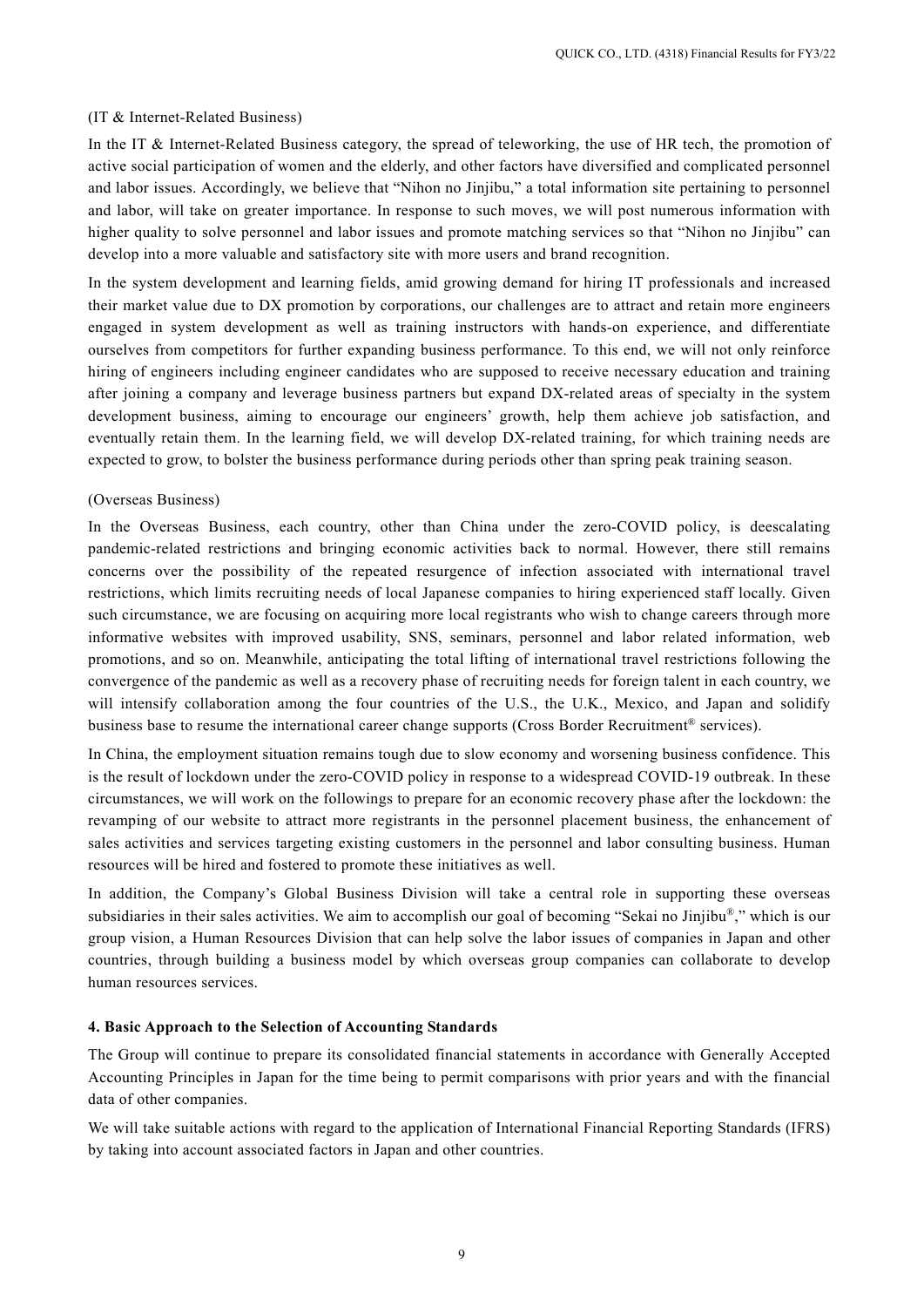## **5. Consolidated Financial Statements and Notes**

## **(1) Consolidated Balance Sheet**

|                                     |                       | (Thousands of yen)    |
|-------------------------------------|-----------------------|-----------------------|
|                                     | FY3/21                | FY3/22                |
|                                     | (As of Mar. 31, 2021) | (As of Mar. 31, 2022) |
| Assets                              |                       |                       |
| Current assets                      |                       |                       |
| Cash and deposits                   | 8,151,779             | 10,509,984            |
| Notes and accounts receivable-trade | 1,989,492             | 2,349,801             |
| Other                               | 324,936               | 349,105               |
| Allowance for doubtful accounts     | (2,397)               | (2,707)               |
| Total current assets                | 10,463,810            | 13,206,183            |
| Non-current assets                  |                       |                       |
| Property, plant and equipment       |                       |                       |
| Buildings and structures            | 1,645,899             | 1,593,496             |
| Accumulated depreciation            | (810, 893)            | (773, 197)            |
| Buildings and structures, net       | 835,006               | 820,299               |
| Vehicles                            | 5,878                 | 7,341                 |
| Accumulated depreciation            | (3,636)               | (5,370)               |
| Vehicles, net                       | 2,242                 | 1,971                 |
| Tools, furniture and fixtures       | 305,022               | 334,952               |
| Accumulated depreciation            | (205, 863)            | (211, 184)            |
| Tools, furniture and fixtures, net  | 99,159                | 123,768               |
| Land                                | 276,869               | 176,789               |
| Leased assets                       | 13,906                | 13,906                |
| Accumulated depreciation            | (5,662)               | (8,223)               |
| Leased assets, net                  | 8,244                 | 5,682                 |
| Construction in progress            |                       | 45,734                |
| Total property, plant and equipment | 1,221,521             | 1,174,244             |
| Intangible assets                   |                       |                       |
| Software                            | 629,824               | 851,716               |
| Software in progress                | 127,079               | 48,611                |
| Goodwill                            | 69,517                | 6,074                 |
| Other                               | 10,659                | 10,659                |
| Total intangible assets             | 837,080               | 917,061               |
| Investments and other assets        |                       |                       |
| Investment securities               | 1,732,291             | 1,726,448             |
| Leasehold deposits                  | 685,835               | 711,400               |
| Deferred tax assets                 | 105,202               | 163,461               |
| Other                               | 62,336                | 110,875               |
| Allowance for doubtful accounts     | (4,318)               | (6,926)               |
| Total investments and other assets  | 2,581,347             | 2,705,259             |
| Total non-current assets            | 4,639,949             | 4,796,566             |
| Total assets                        | 15,103,760            | 18,002,749            |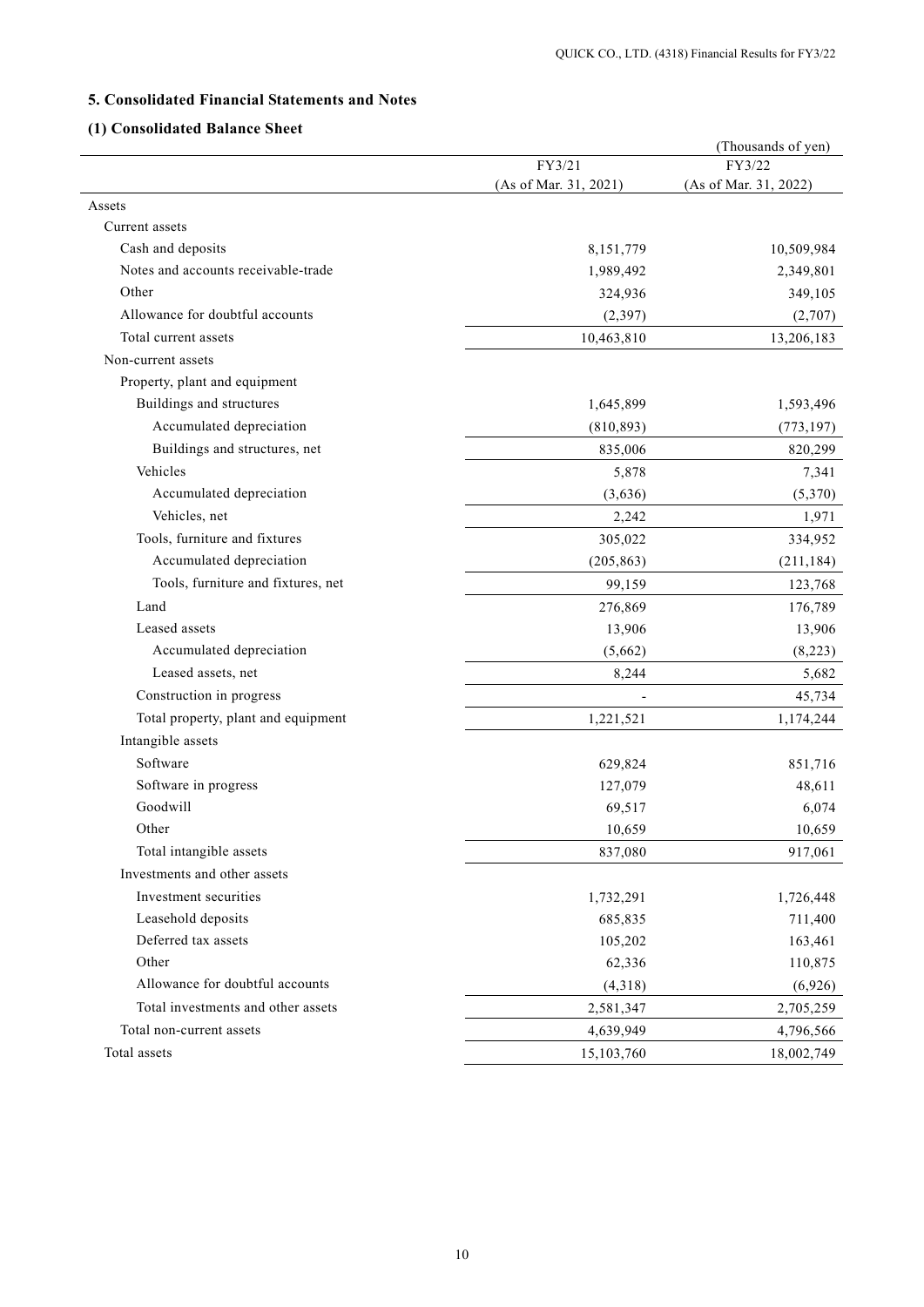| FY3/22<br>FY3/21<br>(As of Mar. 31, 2021)<br>(As of Mar. 31, 2022)<br>Liabilities<br>Current liabilities<br>Accounts payable-trade<br>492,089<br>520,197<br>Short-term borrowings<br>299,957<br>141,002<br>Accounts payable-other<br>1,237,670<br>1,088,965<br>Accrued expenses<br>544,457<br>674,565<br>Lease liabilities<br>2,552<br>2,646<br>Income taxes payable<br>331,134<br>1,038,195<br>Accrued consumption taxes<br>489,968<br>284,294<br>Provision for bonuses<br>594,263<br>1,071,547<br>Provision for bonuses for directors (and other<br>73,330<br>35,310<br>officers)<br>Asset retirement obligations<br>570<br>Other<br>482,689<br>416,390<br>Total current liabilities<br>4,089,986<br>5,731,811<br>Non-current liabilities<br>Lease liabilities<br>5,950<br>3,304<br>Deferred tax liabilities<br>61,565<br>210,889<br>Asset retirement obligations<br>105,275<br>98,856<br>Other<br>10,591<br>2,408<br>Total non-current liabilities<br>172,554<br>326,287<br>Total liabilities<br>5,904,366<br>4,416,273<br>Net assets<br>Shareholders' equity<br>Share capital<br>351,317<br>351,317 |
|---------------------------------------------------------------------------------------------------------------------------------------------------------------------------------------------------------------------------------------------------------------------------------------------------------------------------------------------------------------------------------------------------------------------------------------------------------------------------------------------------------------------------------------------------------------------------------------------------------------------------------------------------------------------------------------------------------------------------------------------------------------------------------------------------------------------------------------------------------------------------------------------------------------------------------------------------------------------------------------------------------------------------------------------------------------------------------------------------------|
|                                                                                                                                                                                                                                                                                                                                                                                                                                                                                                                                                                                                                                                                                                                                                                                                                                                                                                                                                                                                                                                                                                         |
|                                                                                                                                                                                                                                                                                                                                                                                                                                                                                                                                                                                                                                                                                                                                                                                                                                                                                                                                                                                                                                                                                                         |
|                                                                                                                                                                                                                                                                                                                                                                                                                                                                                                                                                                                                                                                                                                                                                                                                                                                                                                                                                                                                                                                                                                         |
|                                                                                                                                                                                                                                                                                                                                                                                                                                                                                                                                                                                                                                                                                                                                                                                                                                                                                                                                                                                                                                                                                                         |
|                                                                                                                                                                                                                                                                                                                                                                                                                                                                                                                                                                                                                                                                                                                                                                                                                                                                                                                                                                                                                                                                                                         |
|                                                                                                                                                                                                                                                                                                                                                                                                                                                                                                                                                                                                                                                                                                                                                                                                                                                                                                                                                                                                                                                                                                         |
|                                                                                                                                                                                                                                                                                                                                                                                                                                                                                                                                                                                                                                                                                                                                                                                                                                                                                                                                                                                                                                                                                                         |
|                                                                                                                                                                                                                                                                                                                                                                                                                                                                                                                                                                                                                                                                                                                                                                                                                                                                                                                                                                                                                                                                                                         |
|                                                                                                                                                                                                                                                                                                                                                                                                                                                                                                                                                                                                                                                                                                                                                                                                                                                                                                                                                                                                                                                                                                         |
|                                                                                                                                                                                                                                                                                                                                                                                                                                                                                                                                                                                                                                                                                                                                                                                                                                                                                                                                                                                                                                                                                                         |
|                                                                                                                                                                                                                                                                                                                                                                                                                                                                                                                                                                                                                                                                                                                                                                                                                                                                                                                                                                                                                                                                                                         |
|                                                                                                                                                                                                                                                                                                                                                                                                                                                                                                                                                                                                                                                                                                                                                                                                                                                                                                                                                                                                                                                                                                         |
|                                                                                                                                                                                                                                                                                                                                                                                                                                                                                                                                                                                                                                                                                                                                                                                                                                                                                                                                                                                                                                                                                                         |
|                                                                                                                                                                                                                                                                                                                                                                                                                                                                                                                                                                                                                                                                                                                                                                                                                                                                                                                                                                                                                                                                                                         |
|                                                                                                                                                                                                                                                                                                                                                                                                                                                                                                                                                                                                                                                                                                                                                                                                                                                                                                                                                                                                                                                                                                         |
|                                                                                                                                                                                                                                                                                                                                                                                                                                                                                                                                                                                                                                                                                                                                                                                                                                                                                                                                                                                                                                                                                                         |
|                                                                                                                                                                                                                                                                                                                                                                                                                                                                                                                                                                                                                                                                                                                                                                                                                                                                                                                                                                                                                                                                                                         |
|                                                                                                                                                                                                                                                                                                                                                                                                                                                                                                                                                                                                                                                                                                                                                                                                                                                                                                                                                                                                                                                                                                         |
|                                                                                                                                                                                                                                                                                                                                                                                                                                                                                                                                                                                                                                                                                                                                                                                                                                                                                                                                                                                                                                                                                                         |
|                                                                                                                                                                                                                                                                                                                                                                                                                                                                                                                                                                                                                                                                                                                                                                                                                                                                                                                                                                                                                                                                                                         |
|                                                                                                                                                                                                                                                                                                                                                                                                                                                                                                                                                                                                                                                                                                                                                                                                                                                                                                                                                                                                                                                                                                         |
|                                                                                                                                                                                                                                                                                                                                                                                                                                                                                                                                                                                                                                                                                                                                                                                                                                                                                                                                                                                                                                                                                                         |
|                                                                                                                                                                                                                                                                                                                                                                                                                                                                                                                                                                                                                                                                                                                                                                                                                                                                                                                                                                                                                                                                                                         |
|                                                                                                                                                                                                                                                                                                                                                                                                                                                                                                                                                                                                                                                                                                                                                                                                                                                                                                                                                                                                                                                                                                         |
|                                                                                                                                                                                                                                                                                                                                                                                                                                                                                                                                                                                                                                                                                                                                                                                                                                                                                                                                                                                                                                                                                                         |
|                                                                                                                                                                                                                                                                                                                                                                                                                                                                                                                                                                                                                                                                                                                                                                                                                                                                                                                                                                                                                                                                                                         |
| Capital surplus<br>391,392<br>391,392                                                                                                                                                                                                                                                                                                                                                                                                                                                                                                                                                                                                                                                                                                                                                                                                                                                                                                                                                                                                                                                                   |
| Retained earnings<br>8,879,353<br>10,261,028                                                                                                                                                                                                                                                                                                                                                                                                                                                                                                                                                                                                                                                                                                                                                                                                                                                                                                                                                                                                                                                            |
| Treasury shares<br>(16,005)<br>(16, 171)                                                                                                                                                                                                                                                                                                                                                                                                                                                                                                                                                                                                                                                                                                                                                                                                                                                                                                                                                                                                                                                                |
| Total shareholders' equity<br>9,606,057<br>10,987,566                                                                                                                                                                                                                                                                                                                                                                                                                                                                                                                                                                                                                                                                                                                                                                                                                                                                                                                                                                                                                                                   |
| Accumulated other comprehensive income                                                                                                                                                                                                                                                                                                                                                                                                                                                                                                                                                                                                                                                                                                                                                                                                                                                                                                                                                                                                                                                                  |
| Valuation difference on available-for-sale securities<br>1,092,767<br>1,084,720                                                                                                                                                                                                                                                                                                                                                                                                                                                                                                                                                                                                                                                                                                                                                                                                                                                                                                                                                                                                                         |
| Foreign currency translation adjustment<br>(13, 579)<br>25,147                                                                                                                                                                                                                                                                                                                                                                                                                                                                                                                                                                                                                                                                                                                                                                                                                                                                                                                                                                                                                                          |
| Total accumulated other comprehensive income<br>1,079,188<br>1,109,867                                                                                                                                                                                                                                                                                                                                                                                                                                                                                                                                                                                                                                                                                                                                                                                                                                                                                                                                                                                                                                  |
| Non-controlling interests<br>2,241<br>949                                                                                                                                                                                                                                                                                                                                                                                                                                                                                                                                                                                                                                                                                                                                                                                                                                                                                                                                                                                                                                                               |
| Total net assets<br>10,687,486<br>12,098,383                                                                                                                                                                                                                                                                                                                                                                                                                                                                                                                                                                                                                                                                                                                                                                                                                                                                                                                                                                                                                                                            |
| Total liabilities and net assets<br>15,103,760<br>18,002,749                                                                                                                                                                                                                                                                                                                                                                                                                                                                                                                                                                                                                                                                                                                                                                                                                                                                                                                                                                                                                                            |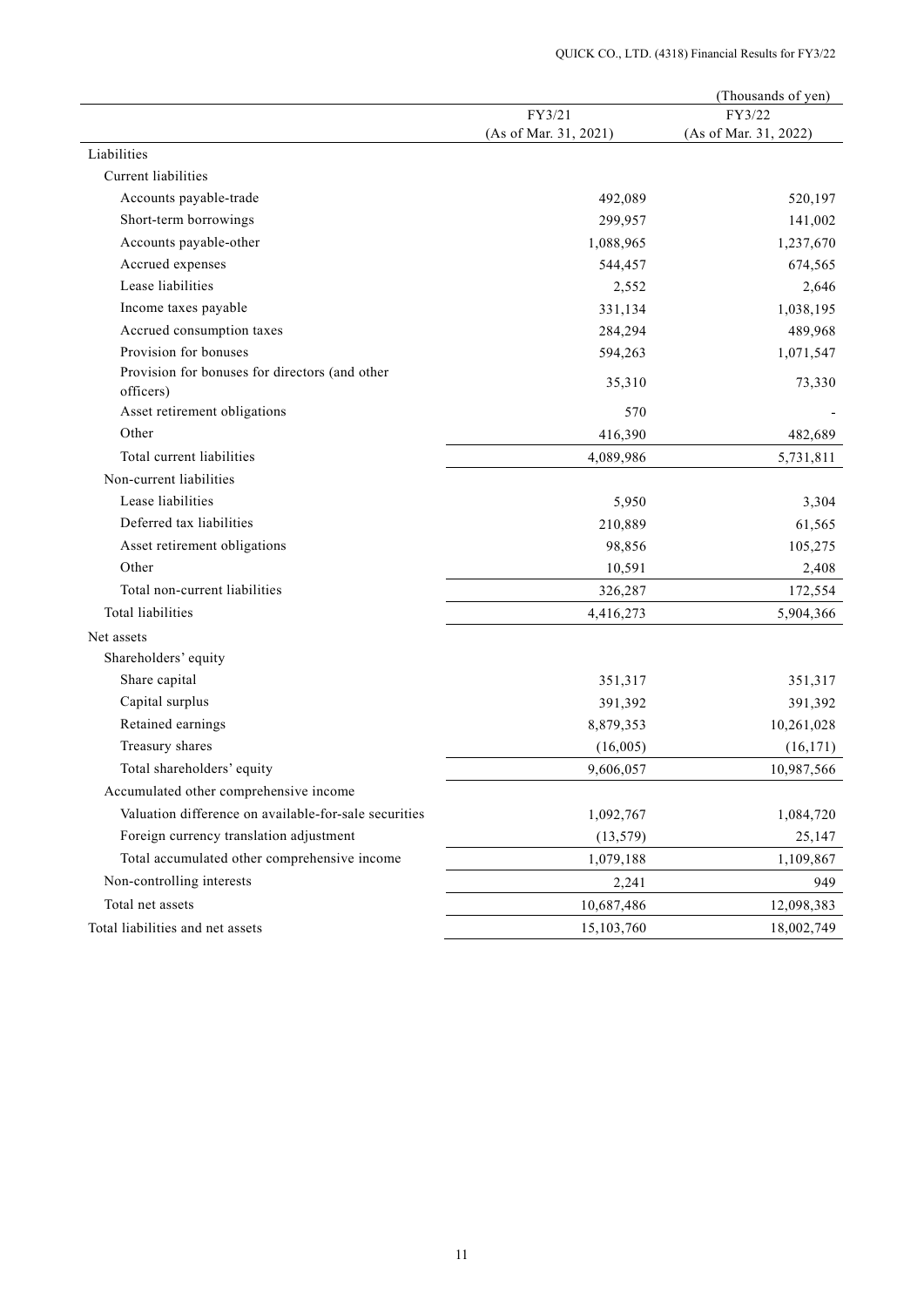# **(2) Consolidated Statements of Income and Comprehensive Income**

## **Consolidated Statement of Income**

|                                                |                                  | (Thousands of yen)               |
|------------------------------------------------|----------------------------------|----------------------------------|
|                                                | FY3/21                           | FY3/22                           |
|                                                | $(Apr. 1, 2020 - Mar. 31, 2021)$ | $(Apr. 1, 2021 - Mar. 31, 2022)$ |
| Net sales                                      | 19,360,728                       | 23,590,897                       |
| Cost of sales                                  | 7,349,117                        | 8,516,675                        |
| Gross profit                                   | 12,011,610                       | 15,074,222                       |
| Selling, general and administrative expenses   | 10,145,526                       | 11,728,256                       |
| Operating profit                               | 1,866,084                        | 3,345,965                        |
| Non-operating income                           |                                  |                                  |
| Interest income                                | 1,744                            | 1,634                            |
| Dividend income                                | 9,067                            | 8,044                            |
| Sale cooperation fee                           |                                  | 10,600                           |
| Subsidy income                                 | 231,456                          | 9,507                            |
| Book sales commission                          | 5,812                            | 25,279                           |
| Other                                          | 18,186                           | 24,881                           |
| Total non-operating income                     | 266,268                          | 79,948                           |
| Non-operating expenses                         |                                  |                                  |
| Interest expenses                              | 4,638                            | 2,135                            |
| Foreign exchange losses                        | 4,528                            |                                  |
| Other                                          | 100                              | 156                              |
| Total non-operating expenses                   | 9,266                            | 2,291                            |
| Ordinary profit                                | 2,123,085                        | 3,423,622                        |
| Extraordinary income                           |                                  |                                  |
| Gain on sale of non-current assets             | 1,785                            | 4,748                            |
| Total extraordinary income                     | 1,785                            | 4,748                            |
| <b>Extraordinary</b> losses                    |                                  |                                  |
| Loss on sale of non-current assets             | 229                              | 33,997                           |
| Loss on retirement of non-current assets       | 55                               | 15,872                           |
| Impairment losses                              |                                  | 52,690                           |
| Office relocation expenses                     | 7,569                            | 3,229                            |
| Total extraordinary losses                     | 7,854                            | 105,790                          |
| Profit before income taxes                     | 2,117,016                        | 3,322,581                        |
| Income taxes-current                           | 695,105                          | 1,278,698                        |
| Income taxes-deferred                          | (39, 027)                        | (202, 840)                       |
| Total income taxes                             | 656,078                          | 1,075,857                        |
| Profit                                         | 1,460,938                        | 2,246,723                        |
| Loss attributable to non-controlling interests | (2, 456)                         | (1, 470)                         |
| Profit attributable to owners of parent        | 1,463,395                        | 2,248,194                        |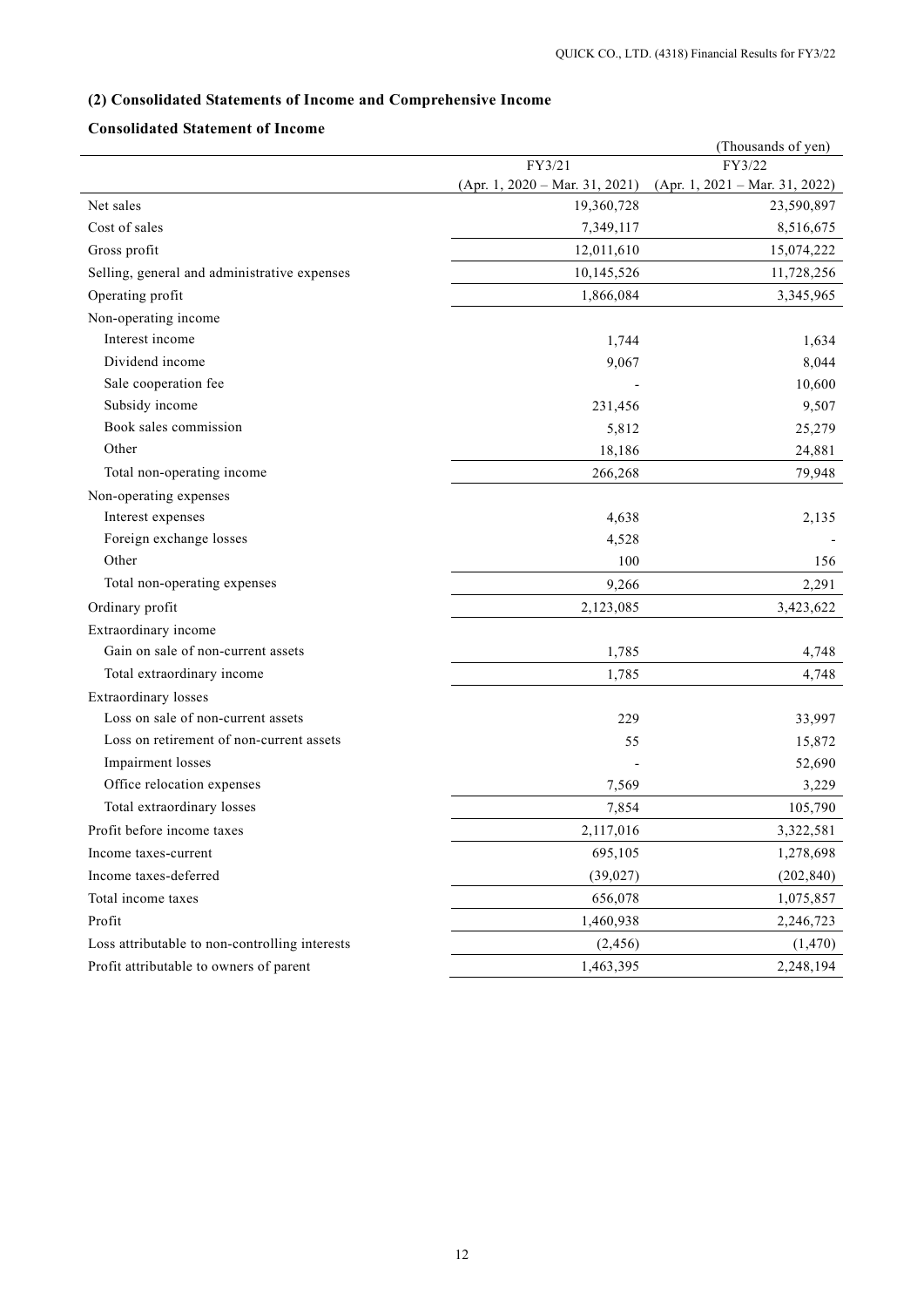## (Thousands of yen) FY3/21 (Apr. 1, 2020 – Mar. 31, 2021) FY3/22 (Apr. 1, 2021 – Mar. 31, 2022) Profit 2,246,723 2,246,723 Other comprehensive income Valuation difference on available-for-sale securities 555,460 555,460 (8,047) Foreign currency translation adjustment (14,114) 38,568 Total other comprehensive income 541,345 30,521 Comprehensive income 2,002,284 2,277,244 Comprehensive income attributable to Comprehensive income attributable to owners of parent 2,004,142 2,278,873 Comprehensive income attributable to non-controlling (1,857) (1,628) (1,628)

### **Consolidated Statement of Comprehensive Income**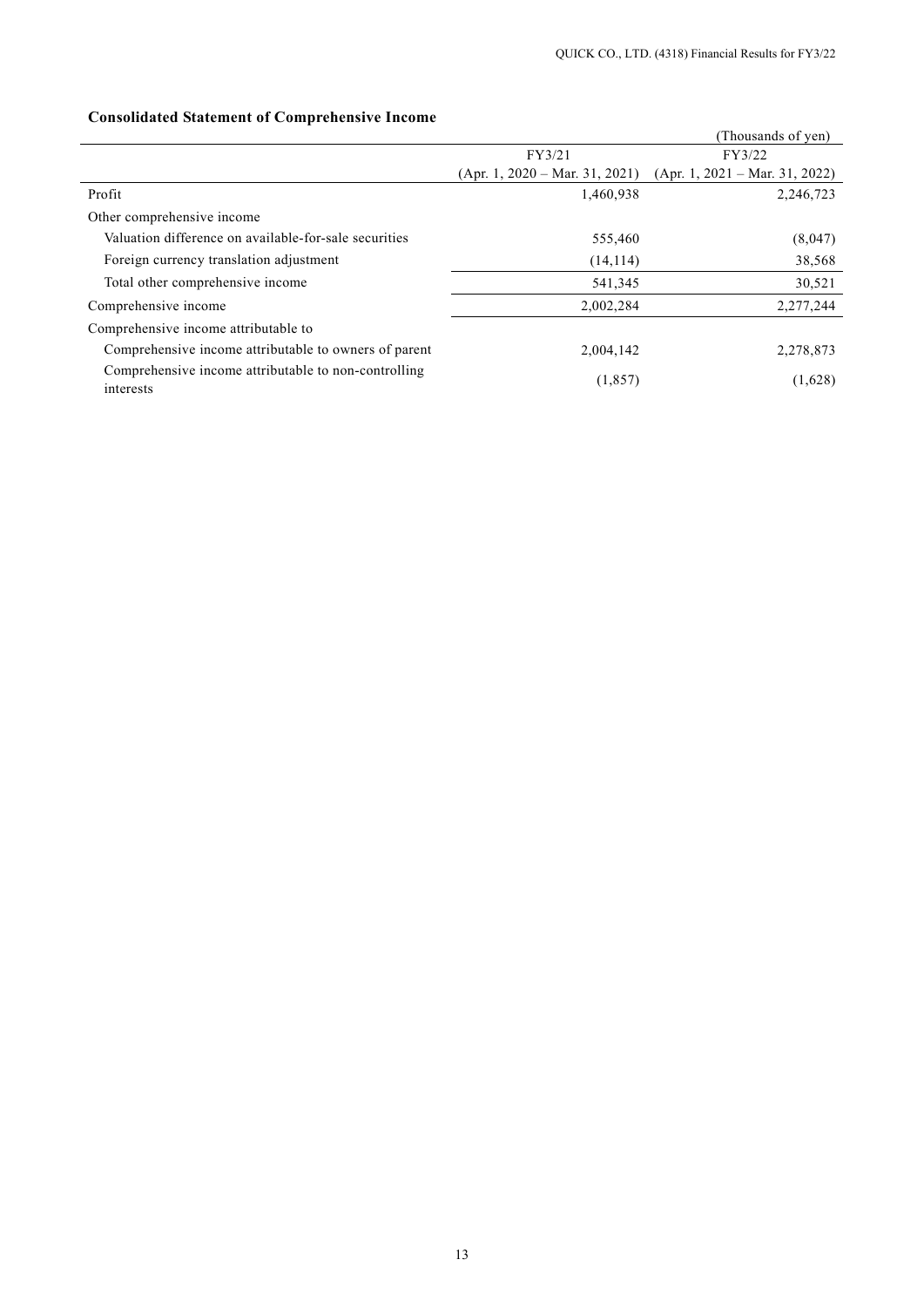# **(3) Consolidated Statement of Changes in Equity**

FY3/21 (Apr. 1, 2020 – Mar. 31, 2021)

|                                                            |                      |                 |                   |                              | (Thousands of yen)            |  |
|------------------------------------------------------------|----------------------|-----------------|-------------------|------------------------------|-------------------------------|--|
|                                                            | Shareholders' equity |                 |                   |                              |                               |  |
|                                                            | Share capital        | Capital surplus | Retained earnings | Treasury shares              | Total shareholders'<br>equity |  |
| Balance at beginning of<br>period                          | 351,317              | 391,392         | 8,194,756         | (16,005)                     | 8,921,459                     |  |
| Cumulative effects of<br>changes in accounting<br>policies |                      |                 | (6, 465)          |                              | (6, 465)                      |  |
| Restated balance                                           | 351,317              | 391,392         | 8,188,291         | (16,005)                     | 8,914,994                     |  |
| Changes during period                                      |                      |                 |                   |                              |                               |  |
| Dividends of surplus                                       |                      |                 | (772, 333)        |                              | (772, 333)                    |  |
| Profit attributable to<br>owners of parent                 |                      |                 | 1,463,395         |                              | 1,463,395                     |  |
| Purchase of treasury<br>shares                             |                      |                 |                   |                              |                               |  |
| Net changes in items<br>other than shareholders'<br>equity |                      |                 |                   |                              |                               |  |
| Total changes during<br>period                             |                      |                 | 691,062           | $\qquad \qquad \blacksquare$ | 691,062                       |  |
| Balance at end of period                                   | 351,317              | 391,392         | 8,879,353         | (16,005)                     | 9,606,057                     |  |

|                                                            | Accumulated other comprehensive income                         |                                               |                                                       |                              |                  |  |
|------------------------------------------------------------|----------------------------------------------------------------|-----------------------------------------------|-------------------------------------------------------|------------------------------|------------------|--|
|                                                            | Valuation<br>difference on<br>available-for-sale<br>securities | Foreign currency<br>translation<br>adjustment | Total accumulated<br>other<br>comprehensive<br>income | Non-controlling<br>interests | Total net assets |  |
| Balance at beginning of<br>period                          | 537,307                                                        | 1,134                                         | 538,441                                               | 4,099                        | 9,464,000        |  |
| Cumulative effects of<br>changes in accounting<br>policies |                                                                |                                               |                                                       |                              | (6, 465)         |  |
| Restated balance                                           | 537,307                                                        | 1,134                                         | 538,441                                               | 4,099                        | 9,457,535        |  |
| Changes during period                                      |                                                                |                                               |                                                       |                              |                  |  |
| Dividends of surplus                                       |                                                                |                                               |                                                       |                              | (772, 333)       |  |
| Profit attributable to<br>owners of parent                 |                                                                |                                               |                                                       |                              | 1,463,395        |  |
| Purchase of treasury<br>shares                             |                                                                |                                               |                                                       |                              |                  |  |
| Net changes in items<br>other than shareholders'<br>equity | 555,460                                                        | (14, 713)                                     | 540,746                                               | (1, 857)                     | 538,889          |  |
| Total changes during<br>period                             | 555,460                                                        | (14, 713)                                     | 540,746                                               | (1, 857)                     | 1,229,951        |  |
| Balance at end of period                                   | 1,092,767                                                      | (13, 579)                                     | 1,079,188                                             | 2,241                        | 10,687,486       |  |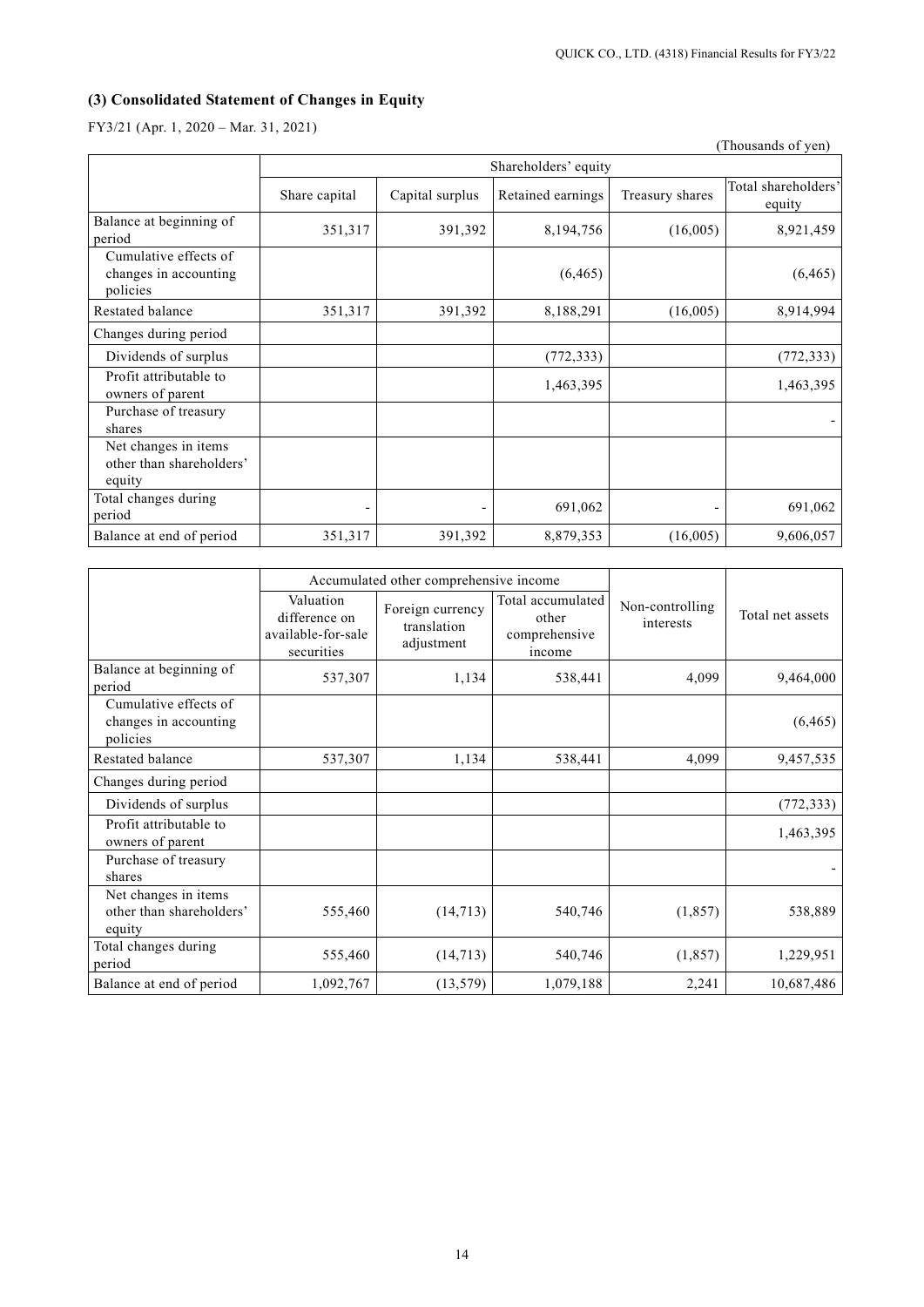## FY3/22 (Apr. 1, 2021 – Mar. 31, 2022)

(Thousands of yen)

|                                                            |               |                 | Shareholders' equity |                 |                               |
|------------------------------------------------------------|---------------|-----------------|----------------------|-----------------|-------------------------------|
|                                                            | Share capital | Capital surplus | Retained earnings    | Treasury shares | Total shareholders'<br>equity |
| Balance at beginning of<br>period                          | 351,317       | 391,392         | 8,879,353            | (16,005)        | 9,606,057                     |
| Cumulative effects of<br>changes in accounting<br>policies |               |                 |                      |                 |                               |
| Restated balance                                           | 351,317       | 391,392         | 8,879,353            | (16,005)        | 9,606,057                     |
| Changes during period                                      |               |                 |                      |                 |                               |
| Dividends of surplus                                       |               |                 | (866, 518)           |                 | (866, 518)                    |
| Profit attributable to<br>owners of parent                 |               |                 | 2,248,194            |                 | 2,248,194                     |
| Purchase of treasury<br>shares                             |               |                 |                      | (165)           | (165)                         |
| Net changes in items<br>other than shareholders'<br>equity |               |                 |                      |                 |                               |
| Total changes during<br>period                             |               |                 | 1,381,675            | (165)           | 1,381,509                     |
| Balance at end of period                                   | 351,317       | 391,392         | 10,261,028           | (16, 171)       | 10,987,566                    |

|                                                            |                                                                | Accumulated other comprehensive income        |                                                       |                              |                  |
|------------------------------------------------------------|----------------------------------------------------------------|-----------------------------------------------|-------------------------------------------------------|------------------------------|------------------|
|                                                            | Valuation<br>difference on<br>available-for-sale<br>securities | Foreign currency<br>translation<br>adjustment | Total accumulated<br>other<br>comprehensive<br>income | Non-controlling<br>interests | Total net assets |
| Balance at beginning of<br>period                          | 1,092,767                                                      | (13, 579)                                     | 1,079,188                                             | 2,241                        | 10,687,486       |
| Cumulative effects of<br>changes in accounting<br>policies |                                                                |                                               |                                                       |                              |                  |
| Restated balance                                           | 1,092,767                                                      | (13, 579)                                     | 1,079,188                                             | 2,241                        | 10,687,486       |
| Changes during period                                      |                                                                |                                               |                                                       |                              |                  |
| Dividends of surplus                                       |                                                                |                                               |                                                       |                              | (866, 518)       |
| Profit attributable to<br>owners of parent                 |                                                                |                                               |                                                       |                              | 2,248,194        |
| Purchase of treasury<br>shares                             |                                                                |                                               |                                                       |                              | (165)            |
| Net changes in items<br>other than shareholders'<br>equity | (8,047)                                                        | 38,726                                        | 30,679                                                | (1,291)                      | 29,387           |
| Total changes during<br>period                             | (8,047)                                                        | 38,726                                        | 30,679                                                | (1,291)                      | 1,410,897        |
| Balance at end of period                                   | 1,084,720                                                      | 25,147                                        | 1,109,867                                             | 949                          | 12,098,383       |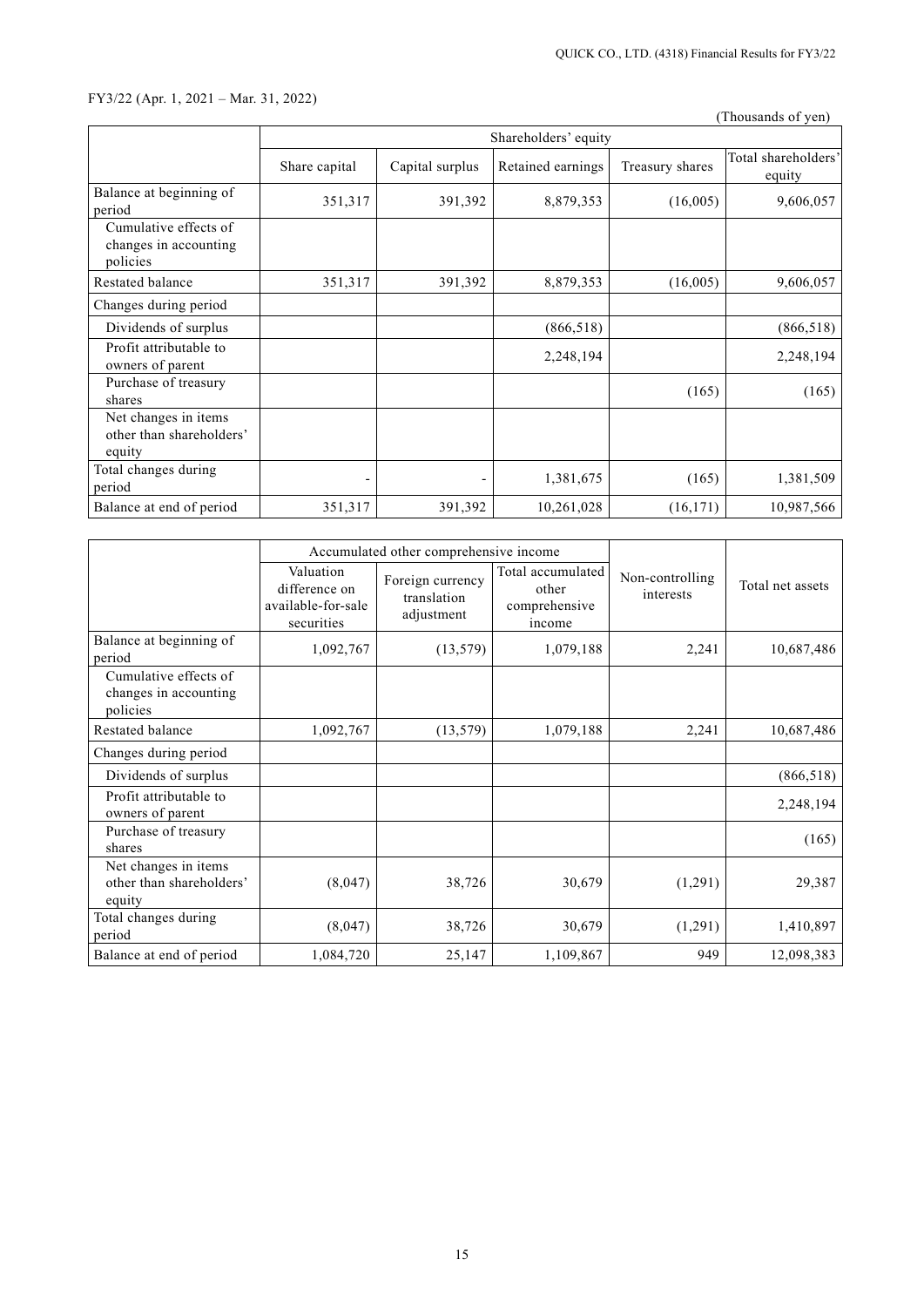|                                                                                                            |                                                                 | (Thousands of yen) |
|------------------------------------------------------------------------------------------------------------|-----------------------------------------------------------------|--------------------|
|                                                                                                            | FY3/21                                                          | FY3/22             |
|                                                                                                            | $(Apr. 1, 2020 - Mar. 31, 2021)$ (Apr. 1, 2021 – Mar. 31, 2022) |                    |
| Cash flows from operating activities                                                                       |                                                                 |                    |
| Profit before income taxes                                                                                 | 2,117,016                                                       | 3,322,581          |
| Depreciation                                                                                               | 219,661                                                         | 323,559            |
| Impairment losses                                                                                          |                                                                 | 52,690             |
| Amortization of goodwill                                                                                   | 13,254                                                          | 14,421             |
| Increase (decrease) in allowance for doubtful accounts                                                     | 1,189                                                           | 2,918              |
| Increase (decrease) in provision for bonuses<br>Increase (decrease) in provision for bonuses for directors | 22,981                                                          | 476,314            |
| (and other officers)                                                                                       | (6,690)                                                         | 38,020             |
| Interest and dividend income                                                                               | (10, 811)                                                       | (9,678)            |
| Interest expenses                                                                                          | 4,638                                                           | 2,135              |
| Gain on sale of non-current assets                                                                         | (1,785)                                                         | (4,748)            |
| Loss on sale of non-current assets                                                                         | 229                                                             | 33,997             |
| Loss on retirement of non-current assets                                                                   | 55                                                              | 15,872             |
| Relocation expenses                                                                                        | 7,569                                                           | 3,229              |
| Decrease (increase) in trade receivables                                                                   | 174,003                                                         | (294, 969)         |
| Increase (decrease) in trade payables                                                                      | 48,060                                                          | 31,928             |
| Decrease (increase) in leasehold and guarantee deposits                                                    | (29, 664)                                                       | (24, 399)          |
| Increase (decrease) in accrued consumption taxes                                                           | (66, 108)                                                       | 204,174            |
| Other, net                                                                                                 | 248,866                                                         | 261,003            |
| Subtotal                                                                                                   | 2,742,465                                                       | 4,449,051          |
| Interest and dividends received                                                                            |                                                                 |                    |
|                                                                                                            | 10,812                                                          | 9,678              |
| Interest paid<br>Income taxes paid                                                                         | (4,662)<br>(905, 499)                                           | (2,112)            |
|                                                                                                            |                                                                 | (612, 313)         |
| Net cash provided by (used in) operating activities                                                        | 1,843,116                                                       | 3,844,303          |
| Cash flows from investing activities                                                                       |                                                                 |                    |
| Net decrease (increase) in time deposits                                                                   | (1, 374)                                                        | (527)              |
| Purchase of property, plant and equipment                                                                  | (59, 635)                                                       | (105, 943)         |
| Proceeds from sale of property, plant and equipment                                                        | 1,777                                                           | 86,692             |
| Purchase of intangible assets                                                                              | (418, 219)                                                      | (393, 428)         |
| Purchase of investment securities<br>Proceeds from purchase of shares of subsidiaries resulting            | (5,632)                                                         | (5,744)            |
| in change in scope of consolidation                                                                        | 11,362                                                          |                    |
| Purchase of shares of subsidiaries and associates                                                          |                                                                 | (50,000)           |
| Payments for asset retirement obligations                                                                  |                                                                 | (12, 550)          |
| Other, net                                                                                                 | 204                                                             | 4,896              |
| Net cash provided by (used in) investing activities                                                        | (471, 518)                                                      | (476, 606)         |
| Cash flows from financing activities                                                                       |                                                                 |                    |
| Net increase (decrease) in short-term borrowings                                                           | 107,455                                                         | (158, 955)         |
| Repayments of long-term borrowings                                                                         | (12, 255)                                                       | (19, 788)          |
| Repayments of lease obligations                                                                            | (3, 115)                                                        | (2, 552)           |
| Purchase of treasury shares                                                                                |                                                                 | (165)              |
| Dividends paid                                                                                             | (769, 744)                                                      | (867, 227)         |
| Net cash provided by (used in) financing activities                                                        | (677, 659)                                                      | (1,048,688)        |
| Effect of exchange rate change on cash and cash equivalents                                                | (11, 528)                                                       | 32,179             |
| Net increase (decrease) in cash and cash equivalents                                                       | 682,409                                                         |                    |
|                                                                                                            |                                                                 | 2,351,188          |
| Cash and cash equivalents at beginning of period                                                           | 7,415,291                                                       | 8,097,700          |

## **(4) Consolidated Statement of Cash Flows**

Cash and cash equivalents at end of period 8,097,700 8,097,700 10,448,889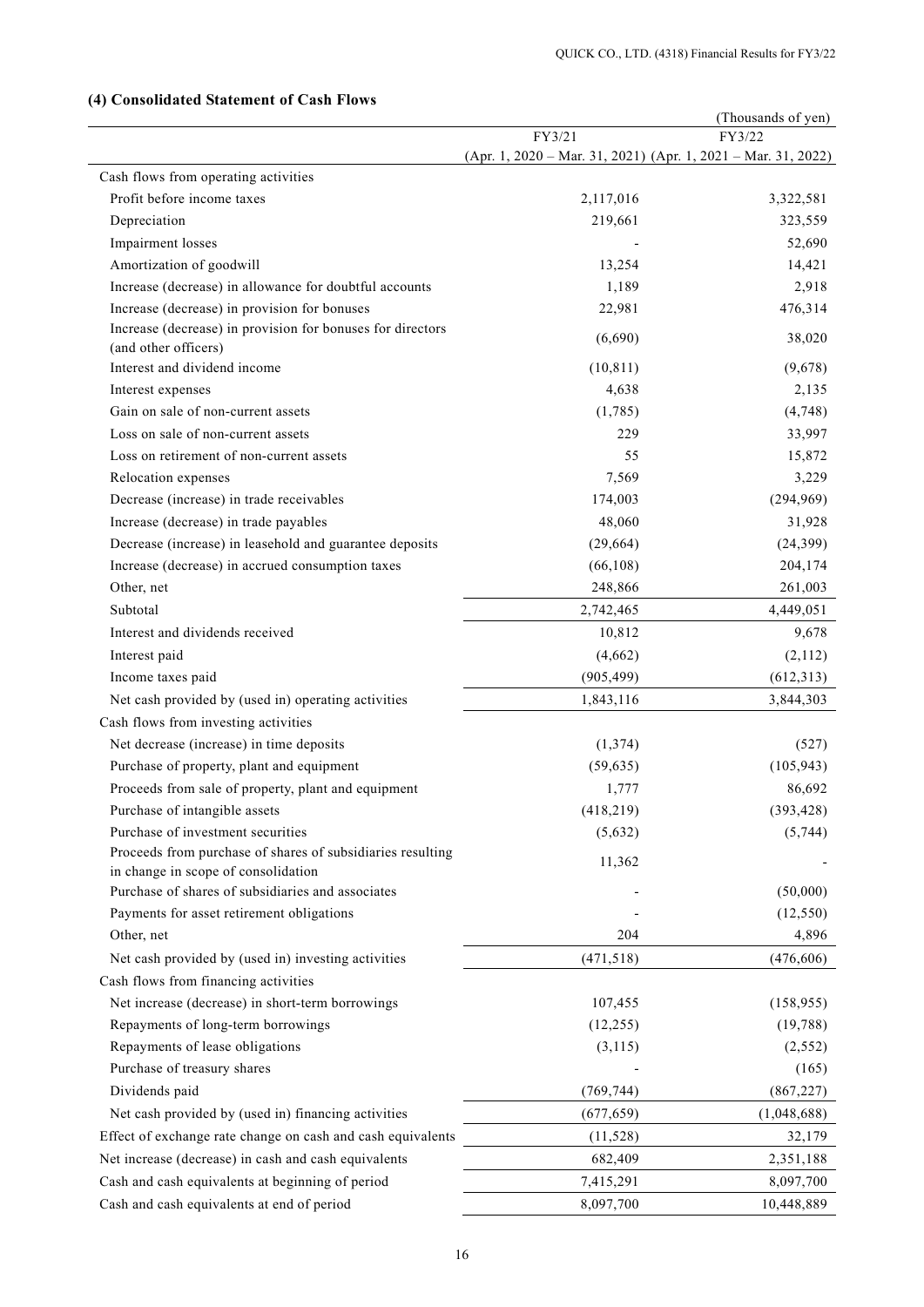## **(5) Notes to Consolidated Financial Statements**

## **Segment Information**

## 1. Outline of reportable segments

The reportable segments of the Company are components for which discrete financial information is available and whose operating results are regularly reviewed by the Board of Directors to make decisions about resource allocation and to assess performance.

The QUICK Group engages in a diverse range of businesses, including personnel placement and temporary staffing, providing services related to recruiting advertisement and publishing regional information magazines. The Company and its consolidated subsidiaries (hereinafter "business operation companies") are independent management units that independently draft comprehensive business strategies and develop business activities for each business.

Accordingly, the QUICK Group is composed of business-specific segments based on the Company's business operating structure and business operation companies. The Group has five reportable segments: Human Resources Services Business, Recruiting Business, Information Publishing Business, IT & Internet-Related Business and Overseas Business.

Main activities of the Human Resources Services Business include personnel placement, temporary staffing, temporary-to-permanent staffing, business contracting and nursery school operations. Main activities of the Recruiting Business include an advertising agency business for recruiting advertisements, provision of recruiting support tools, education and training and personnel business contracting. Main activities of the Information Publishing Business include publication of regional information magazines, web promotion support, posting and concierge (face-to-face consultation) services. The IT & Internet-Related Business mainly operates the "Nihon no Jinjibu" site, plans and operates events related to the "Nihon no Jinjibu," supports web promotions, develops web and mobile applications and develops and trains IT engineers. The Overseas Business engages in personnel placement, temporary staffing, personnel and labor consulting and other services in the U.S., China, Mexico, the U.K., Vietnam and Thailand, and the Company provides marketing support for subsidiaries in these countries.

(Application of Accounting Standard for Revenue Recognition and other standards)

Beginning with the fiscal year under review, the Company has applied the Accounting Standard for Revenue Recognition (ASBJ Statement No. 29, March 31, 2020) and other pronouncements (hereinafter collectively, the "Accounting Standards") and changed the method of accounting for the revenue recognition and measuring profit and loss in reportable segment.

Accordingly, the segment information for the previous fiscal year is reported based on the method of measuring profit and loss after the revision.

2. Calculation method of net sales, profit/loss, assets and other items in each reportable segment

The method of accounting for the reported operating segments is in accordance with the accounting policy adopted to prepare the consolidated financial statements.

Profits for reportable segments are generally operating profit.

Inter-segment sales and transfers are based on prevailing market prices.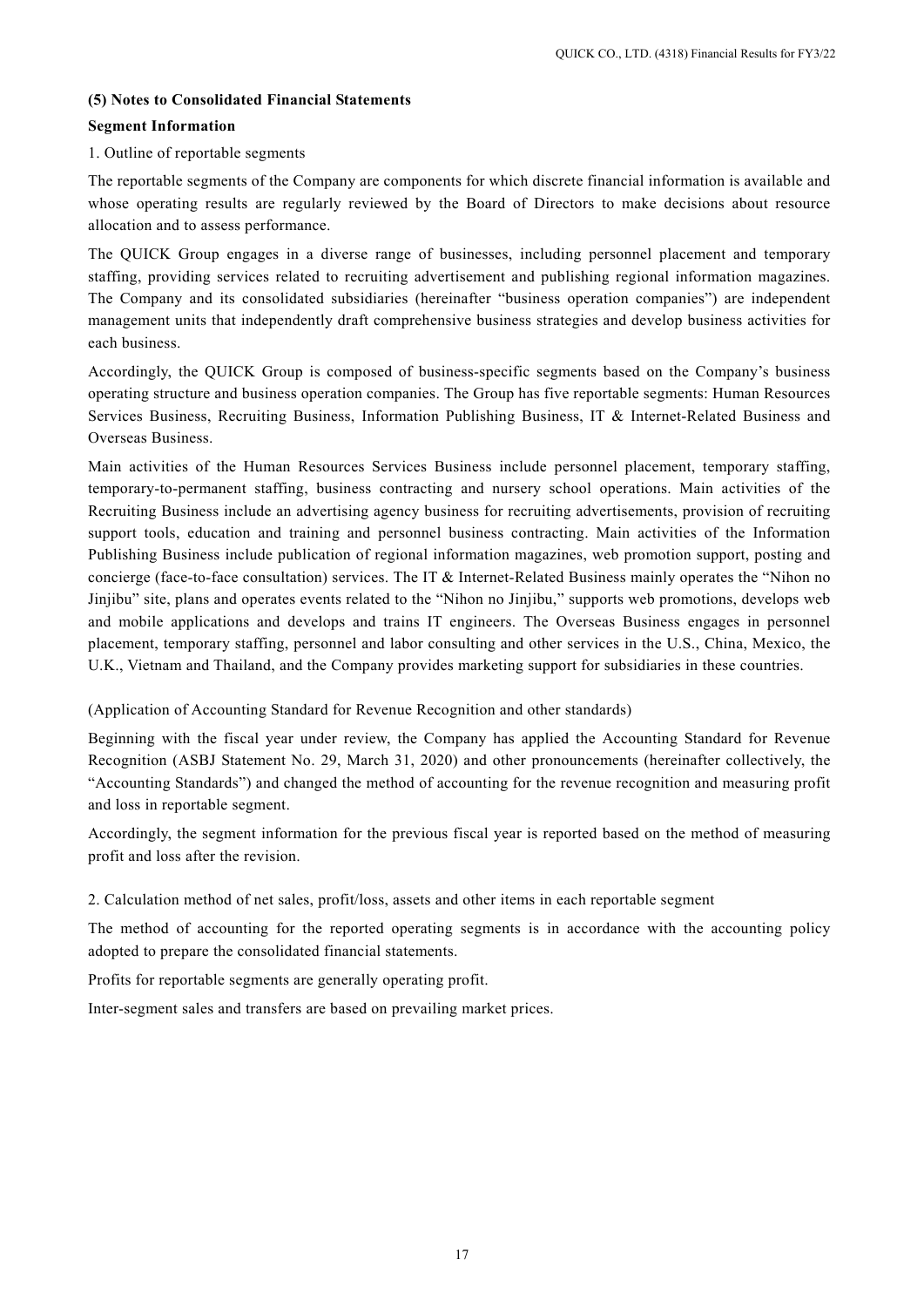3. Information pertaining to net sales, profit/loss, assets and other items in reportable segments and disaggregated revenue

| $\Gamma$ Y 3/21 (Apr. 1, 2020 – Mar. 31, 2021)                              |                                                   |                               |                                              |                                                |                                         |            |            | (Thousands of yen)                                                    |
|-----------------------------------------------------------------------------|---------------------------------------------------|-------------------------------|----------------------------------------------|------------------------------------------------|-----------------------------------------|------------|------------|-----------------------------------------------------------------------|
|                                                                             | Reportable Segment                                |                               |                                              |                                                |                                         |            |            | Amount in                                                             |
|                                                                             | Human<br>Resources<br>Services<br><b>Business</b> | Recruiting<br><b>Business</b> | Information<br>Publishing<br><b>Business</b> | IT $\&$<br>Internet-Related<br><b>Business</b> | Overseas<br><b>Business</b><br>(Note 3) | Total      | (Note 1)   | the<br>Adjustment consolidated<br>financial<br>statements<br>(Note 2) |
| Net sales                                                                   |                                                   |                               |                                              |                                                |                                         |            |            |                                                                       |
| Revenue from<br>contracts with<br>customers                                 | 13,257,986                                        | 2,192,574                     | 1,876,467                                    | 1,268,983                                      | 764,716                                 | 19,360,728 |            | 19,360,728                                                            |
| Other revenue                                                               |                                                   |                               |                                              |                                                |                                         |            |            |                                                                       |
| Sales to<br>external<br>customers                                           | 13,257,986                                        | 2,192,574                     | 1,876,467                                    | 1,268,983                                      | 764,716                                 | 19,360,728 |            | 19,360,728                                                            |
| Inter-segment<br>sales and<br>transfers                                     | 4,372                                             | 11,245                        | 12,366                                       | 96,664                                         | 668                                     | 125,317    | (125, 317) |                                                                       |
| Total                                                                       | 13,262,358                                        | 2,203,820                     | 1,888,834                                    | 1,365,648                                      | 765,384                                 | 19,486,046 | (125, 317) | 19,360,728                                                            |
| Segment profit<br>$(\text{loss})$                                           | 2,215,237                                         | 188,725                       | 89,839                                       | 300,941                                        | (108, 546)                              | 2,686,196  | (820, 112) | 1,866,084                                                             |
| Segment assets                                                              | 7,542,516                                         | 1,982,954                     | 1,190,216                                    | 1,412,891                                      | 563,535                                 | 12,692,113 | 2,411,646  | 15,103,760                                                            |
| Other items<br>Depreciation<br>Impairment<br>loss                           | 156,213                                           | 4,765                         | 20,259                                       | 3,214                                          | 9,903                                   | 194,356    | 25,305     | 219,661                                                               |
| Increase in<br>property, plant<br>and equipment<br>and intangible<br>assets | 429,440                                           | 960                           | 31,560                                       | 462                                            | 20,217                                  | 482,640    | 6,570      | 489,211                                                               |

 $FY2/21 (A - 1, 2020, M - 21, 2021)$  (Thousands of yen) (Thousands of yen)

Notes: 1. Contents of adjustments are as follows.

- (1) The (820,112) thousand yen adjustment to segment profit (loss) includes elimination for inter-segment transactions of 107,701 thousand yen, and (927,814) thousand yen in company-wide costs that cannot be allocated to any specific reportable segments. Company-wide costs consist primarily of expenses related to the administration division, which are not attributable to any reportable segments, including general affairs and accounting at the Company.
- (2) The 2,411,646 thousand yen adjustment to segment assets includes elimination for inter-segment transactions of (157,413) thousand yen, and 2,569,059 thousand yen in company-wide assets that cannot be allocated to any specific reportable segments. Company-wide assets consist primarily of the Company's excess funds (cash and deposits), long-term investments (investment securities), and assets which belong to the administration division.
- (3) The 25,305 thousand yen adjustment to depreciation is the sum of depreciation of assets which belong to the administration division that cannot be allocated to reportable segments.
- (4) The 6,570 thousand yen adjustment to an increase in property, plant and equipment and intangible assets is the sum of assets which are not attributable to any reportable segments and belong to the administration division that cannot be allocated to reportable segments.
- 2. Segment profit (loss) is adjusted with operating profit shown on the consolidated statement of income.
- 3. Countries and regions included in the Overseas Business are Japan, U.S., China, Mexico, U.K., Vietnam and Thailand.